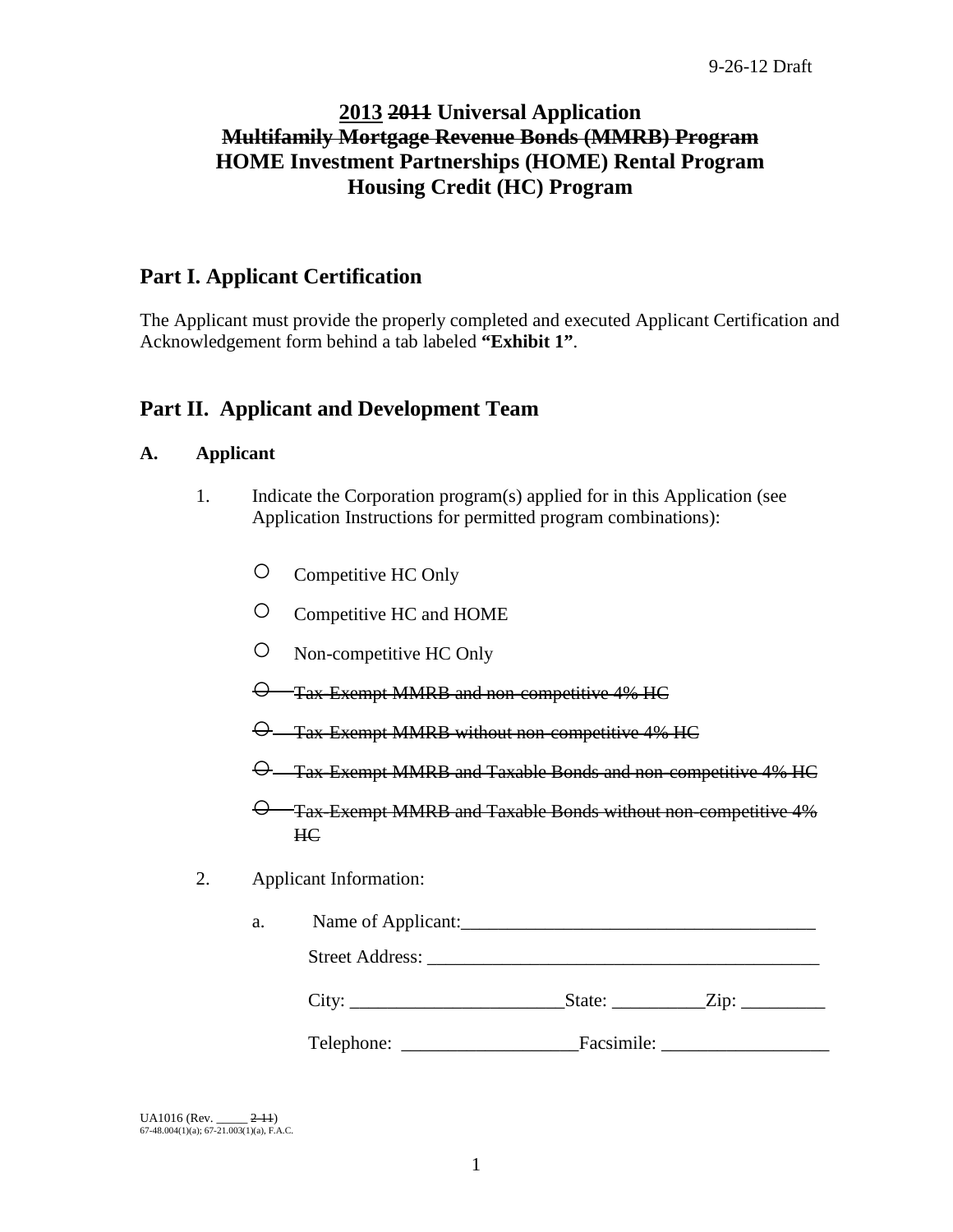E-Mail Address:

b. Federal Employer Identification Number: \_\_\_\_\_\_\_\_\_\_\_\_\_\_\_\_\_\_\_\_\_\_\_

If not yet obtained, provide a copy of the completed, submitted application for the Federal Employer Identification Number behind a tab labeled "**Exhibit 2**".

c. Is Applicant a legally formed entity qualified to do business in the state of Florida as of the Application Deadline?

O Yes O No

Provide required documentation behind a tab labeled "**Exhibit 3**".

d. If applying for HC: Is the Applicant a limited partnership or limited liability company?

O Yes O No

e. Is the Applicant applying as a Non-Profit organization?

O Yes O No

If "Yes", the Applicant must respond to questions (1) and (2) below. If "No", skip Non-Profit status questions and proceed to question 3. below.

- (1) Provide the following documentation for each Non-Profit entity:
	- (a) attorney opinion letter behind a tab labeled "**Exhibit 4**"; and
	- (b) IRS determination letter behind a tab labeled "**Exhibit 5**".
- (2) Answer the following questions:
	- (a) Is the Applicant or one of its general partners or managing members incorporated as a Non-Profit entity pursuant to Chapter 617, Florida Statutes, or similar state statute if incorporated outside Florida?

O Yes O No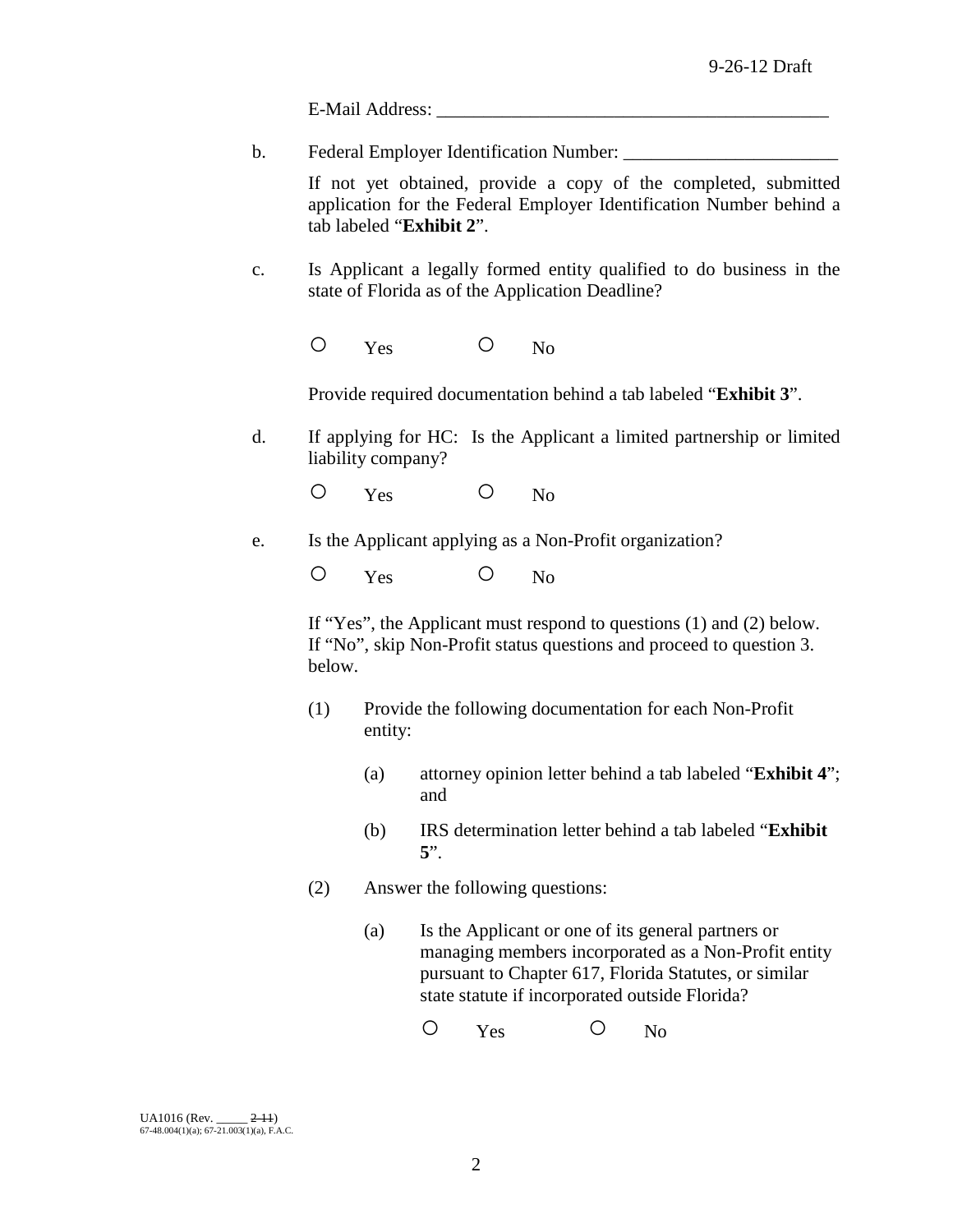If "No", is the Applicant or one of its general partners or managing members a wholly-owned subsidiary of a Non-Profit entity formed pursuant to Chapter 617, Florida Statutes, or similar state statute if incorporated outside Florida?

O Yes O No

(b) Is the Applicant or one of its general partners or managing members a  $501(c)(3)$  or  $501(c)(4)$  Non-Profit entity or is the Applicant or one of its general partners or managing members a wholly-owned subsidiary of a 501(c)(3) or 501(c)(4) Non-Profit entity?

O Yes O No

(c) Does the Non-Profit entity have an ownership interest, either directly or indirectly, in the general partner or general partnership interest or in the managing member or the managing member's interest in the Applicant?

O Yes O No

If "Yes", state the percentage owned in the general partnership or managing member interest:  $\overline{\phantom{a}}$  %

- (d) Percentage of Developer's fee that will go to the Non-Profit entity:  $\%$
- (e) Provide the description/explanation of the role of the Non-Profit entity behind a tab labeled **"Exhibit 6"**.
- (f) Provide the names and addresses of the members of the governing board of the Non-Profit entity behind a tab labeled **"Exhibit 7"**.
- (g) For each Non-Profit entity, provide the articles of incorporation demonstrating that one of the purposes of the Non-Profit entity is to foster low-income housing behind a tab labeled **"Exhibit 8"**.
- (h) Year Non-Profit entity was incorporated:  $\frac{1}{(y y y y)}$
- (i) Is the Non-Profit entity affiliated with or controlled by a for-profit entity within the meaning of Section 42(h), Internal Revenue Code?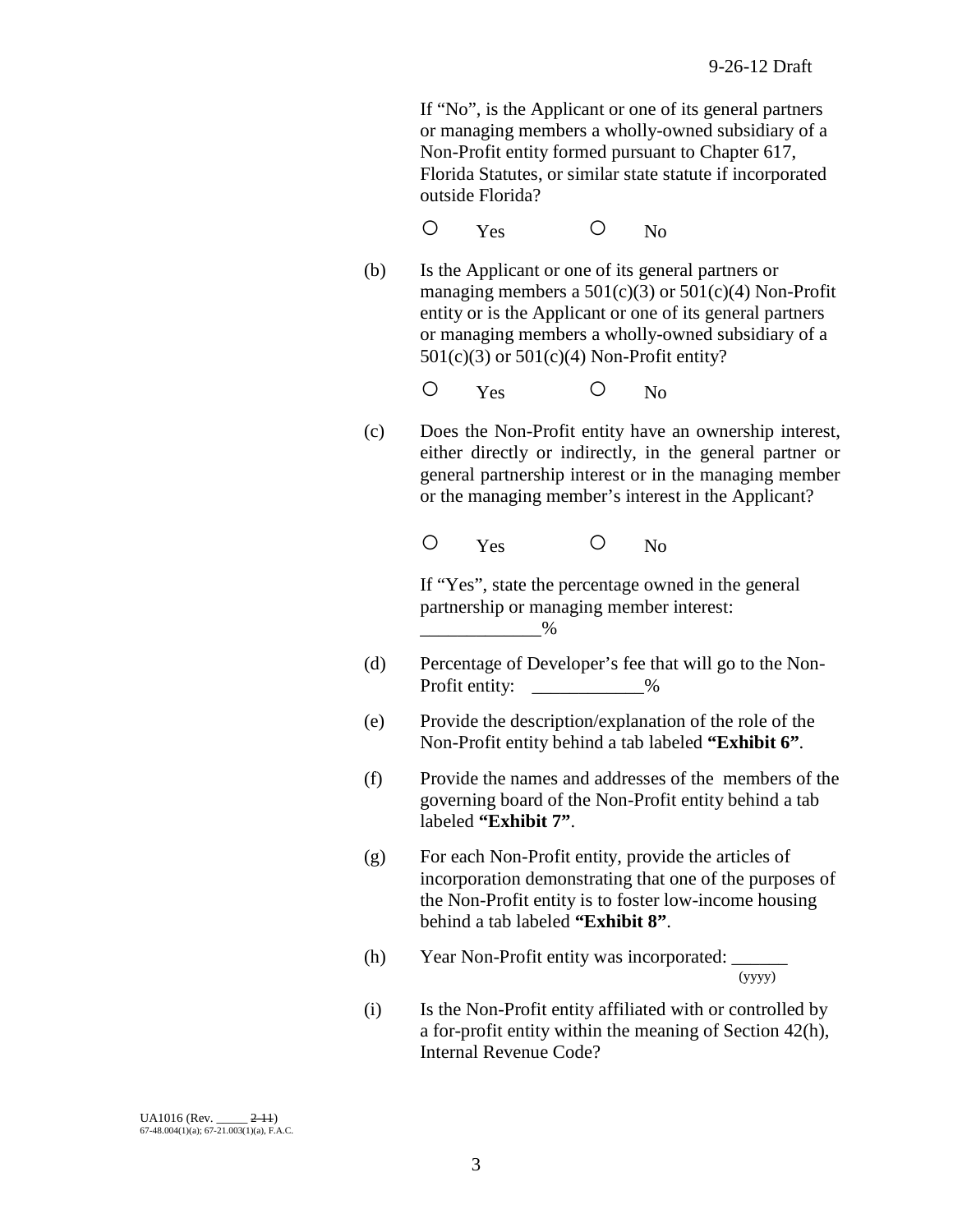|                                          | $\bigcirc$ | <b>Yes</b>     | If "Yes", state name of the for-profit                                                                                                    |
|------------------------------------------|------------|----------------|-------------------------------------------------------------------------------------------------------------------------------------------|
|                                          | Ο          | N <sub>o</sub> |                                                                                                                                           |
| behind a tab labeled "Exhibit 9".        |            |                | Provide the required information for the Applicant and for each Developer                                                                 |
| Contact Person for this Application:     |            |                |                                                                                                                                           |
|                                          |            |                |                                                                                                                                           |
|                                          |            |                |                                                                                                                                           |
|                                          |            |                |                                                                                                                                           |
|                                          |            |                |                                                                                                                                           |
|                                          |            |                |                                                                                                                                           |
|                                          |            |                |                                                                                                                                           |
|                                          |            |                |                                                                                                                                           |
| preference for the proposed Development? |            |                | If Applying for HOME: Is the Applicant applying as a Community Housing<br>Development Organization (CHDO) applying for the CHDO set-aside |

# **B. Development Team**

- 1. Developer(s) and  $\Theta$  Principal(s) of Developer(s):
	- a. State the nName of each Developer (include all co-Developers) and provide behind a tab labeled **"Exhibit 11"** the required Certificate of Good Standing for each stated Developer entity that is not a natural person: \_\_\_\_\_\_\_\_\_\_\_\_\_\_\_\_\_\_\_\_\_\_\_\_\_\_\_\_\_\_\_\_\_\_\_\_\_\_\_\_\_\_\_\_\_\_\_\_\_\_\_\_

\_\_\_\_\_\_\_\_\_\_\_\_\_\_\_\_\_\_\_\_\_\_\_\_\_\_\_\_\_\_\_\_\_\_\_\_\_\_\_\_\_\_\_\_\_\_\_\_\_\_\_\_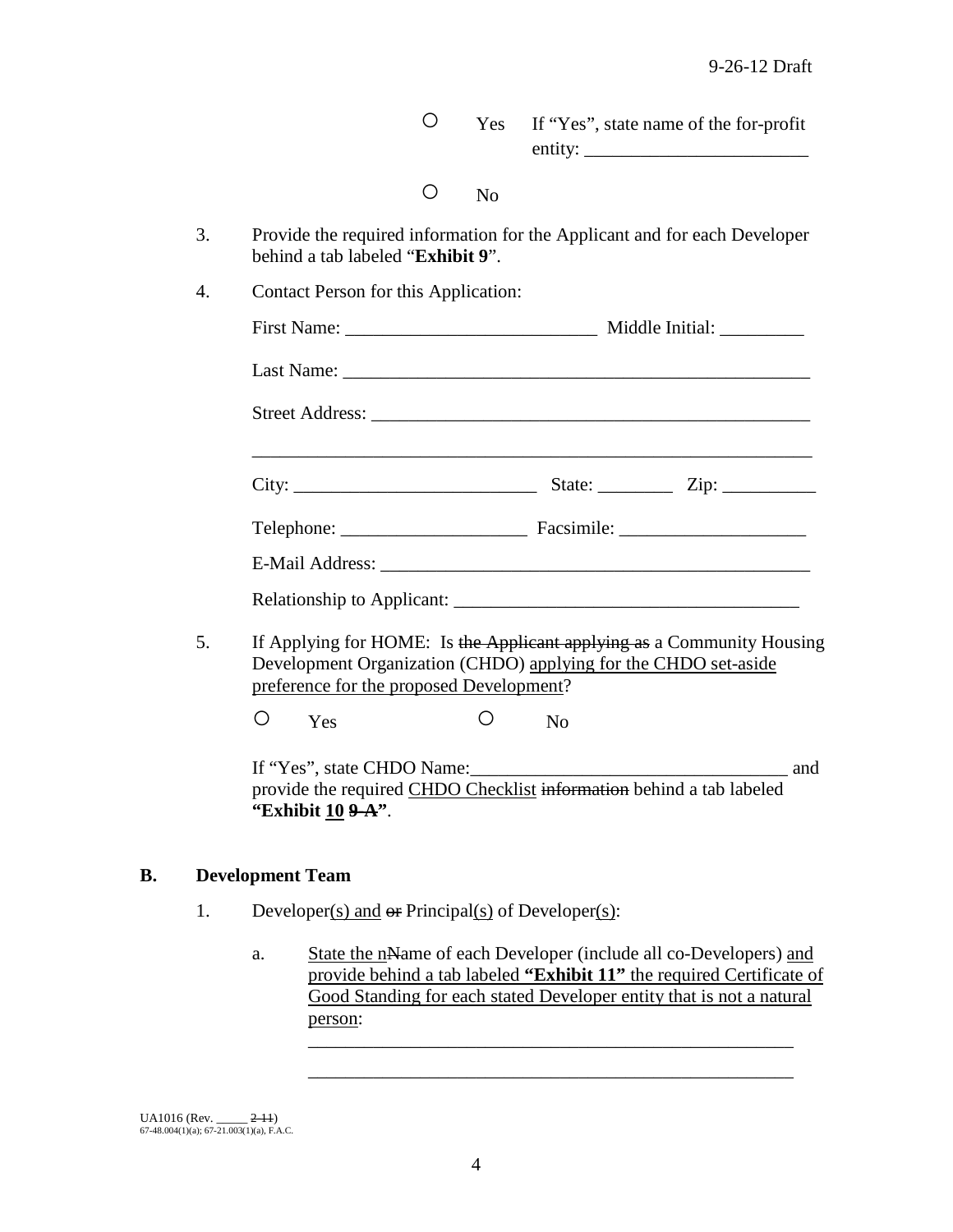- b. General Experience
	- (1) For each experienced Developer, provide an executed Developer or Principal of Developer Certification form, behind a tab labeled "**Exhibit 11 10**", certifying to the required experience with three (3) completed affordable rental housing developments, as outlined in the Instructions.

\_\_\_\_\_\_\_\_\_\_\_\_\_\_\_\_\_\_\_\_\_\_\_\_\_\_\_\_\_\_\_\_\_\_\_\_\_\_\_\_\_\_\_\_\_\_\_\_\_\_\_\_

- (2) For each experienced Principal of Developer Certification form included in the Application, also provide a prior experience chart for the experienced Principal, behind a tab labeled "**Exhibit 11 10**", reflecting the required information for the three (3) completed affordable rental housing developments.
- (3) For each co-Developer without the required experience, provide the requested information behind a tab labeled "**Exhibit 11 10"**.
- c. Housing Credit Development Experience
	- (1) Has a Principal of the Developer completed at least three (3) Housing Credit developments as outlined in Part II.B.1.c.(1) of the Instructions?

O Yes O No

If "Yes", provide a prior experience chart, behind a tab labeled "**Exhibit 11 10**", reflecting the required information for the three (3) Housing Credit developments.

- or
- (2) Does a Principal of the Developer meet the criteria regarding all Competitive Housing Credits received from Florida Housing and all non-competitive Housing Credits received from Florida Housing to be used in conjunction with SAIL or HOME, as outlined in Part II.B.1.c.(2) of the Instructions?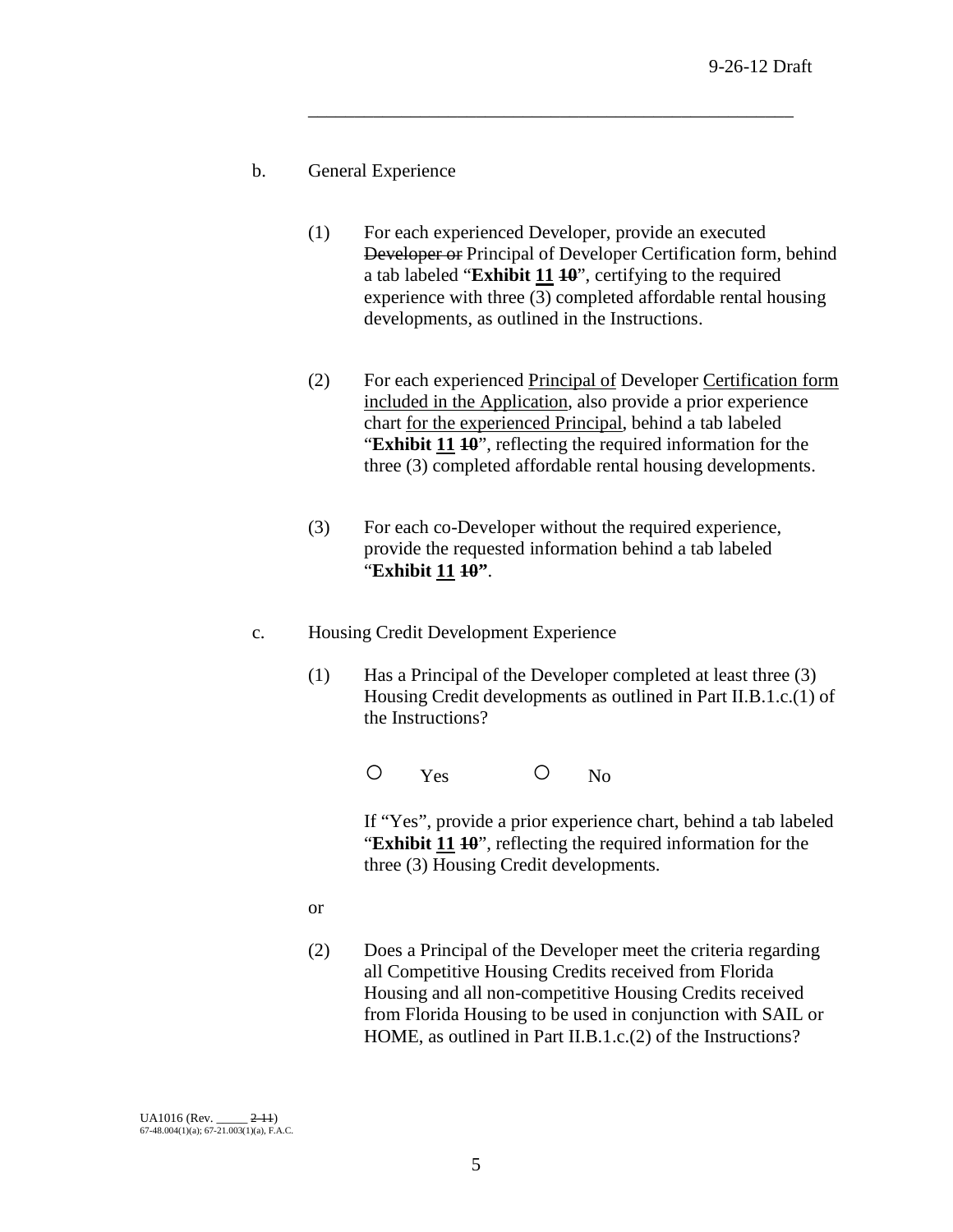O Yes O No

If "Yes", provide a prior experience chart, behind a tab labeled "**Exhibit 11 10**", reflecting the required information for the applicable Developments.

- or
- (3) Has a Principal of the Developer completed at least 1,000 Housing Credit units in the state of Florida as outlined in Part II.B.1.c.(3) of the Instructions?

O Yes O No

If "Yes", provide a prior experience chart, behind a tab labeled "**Exhibit 11 10**", reflecting the required information for the applicable Developments.

- 2. Management Company or principal of Management Company:
	- a. Provide the executed Management Company or Principal of Management Company Certification form behind a tab labeled "**Exhibit 12 11**".
	- b. Provide a Management Company's or principal of Management Company's prior experience chart behind a tab labeled "**Exhibit 12 11**".
- 3. General Contractor or qualifying agent of General Contractor:
	- a. Provide the executed General Contractor or Qualifying Agent of General Contractor Certification form behind a tab labeled "**Exhibit 13 12**".
	- b. Provide a prior experience chart, behind a tab labeled "**Exhibit 13 12**", reflecting the required information for the two (2) completed developments.
	- c. Florida General Contractor Ranking Preference

(1) Domicile Category –

(a) Is the principal office of the General Contractor or qualifying agent of the General Contractor located in the state of Florida?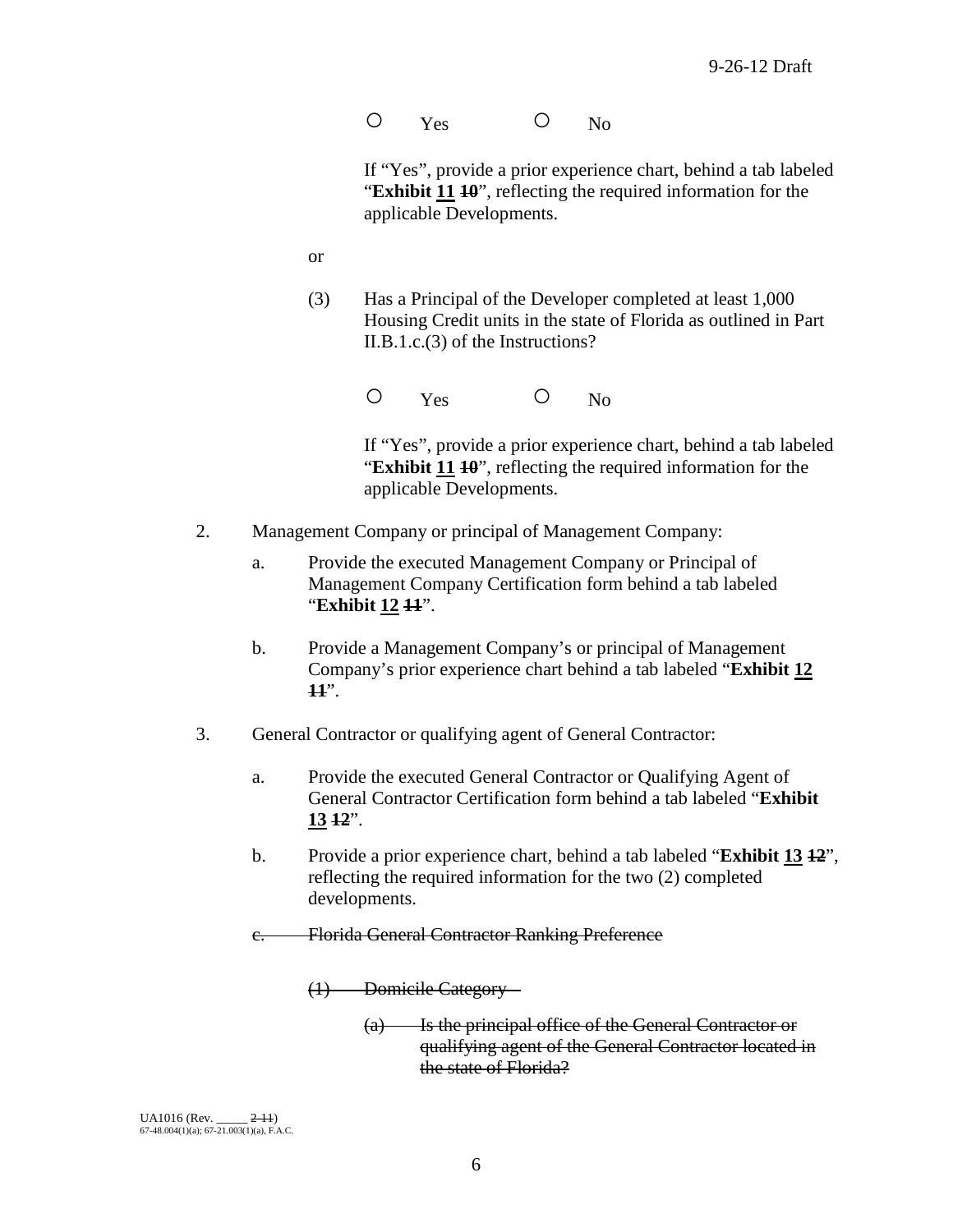$\Theta$   $\rightarrow$   $\gamma$ <sub>es</sub>  $\qquad \quad \Theta$   $\rightarrow$  No

If "Yes", indicate which party meets this criteria:

 $\Theta$  General Contractor

 $\Theta$  Qualifying agent of the General Contractor

and

(b) Do a majority of the principals and financial beneficiaries of the General Contractor or qualifying agent of the General Contractor (as defined in Part II.B.3.c.(1)(b) of the Instructions) reside in the state of Florida?

 $\Theta$  y<sub>es</sub>  $\Theta$  No

If "Yes", indicate which party meets this criteria and provide a list of the principals and financial beneficiaries of the applicable party (General Contractor or qualifying agent) behind a tab labeled "**Exhibit 12**".

 $\Theta$  General Contractor

 $\Theta$  - Qualifying agent of the General Contractor

or

(2) Substantial Experience Category –

Has the General Contractor or qualifying agent of the General Contractor completed at least five (5) Developments using funds either provided by or administered by Florida Housing as outlined in Part II.B.3.c.(2) of the Instructions?

 $\Theta$   $\rightarrow$  Yes  $\Theta$  No

If "Yes", provide a prior experience chart, behind a tab labeled "**Exhibit 12**", reflecting the required information for the five (5) Florida Housing funded Developments.

4. Architect:

Provide the executed Architect Certification form behind a tab labeled "**Exhibit 14 13**".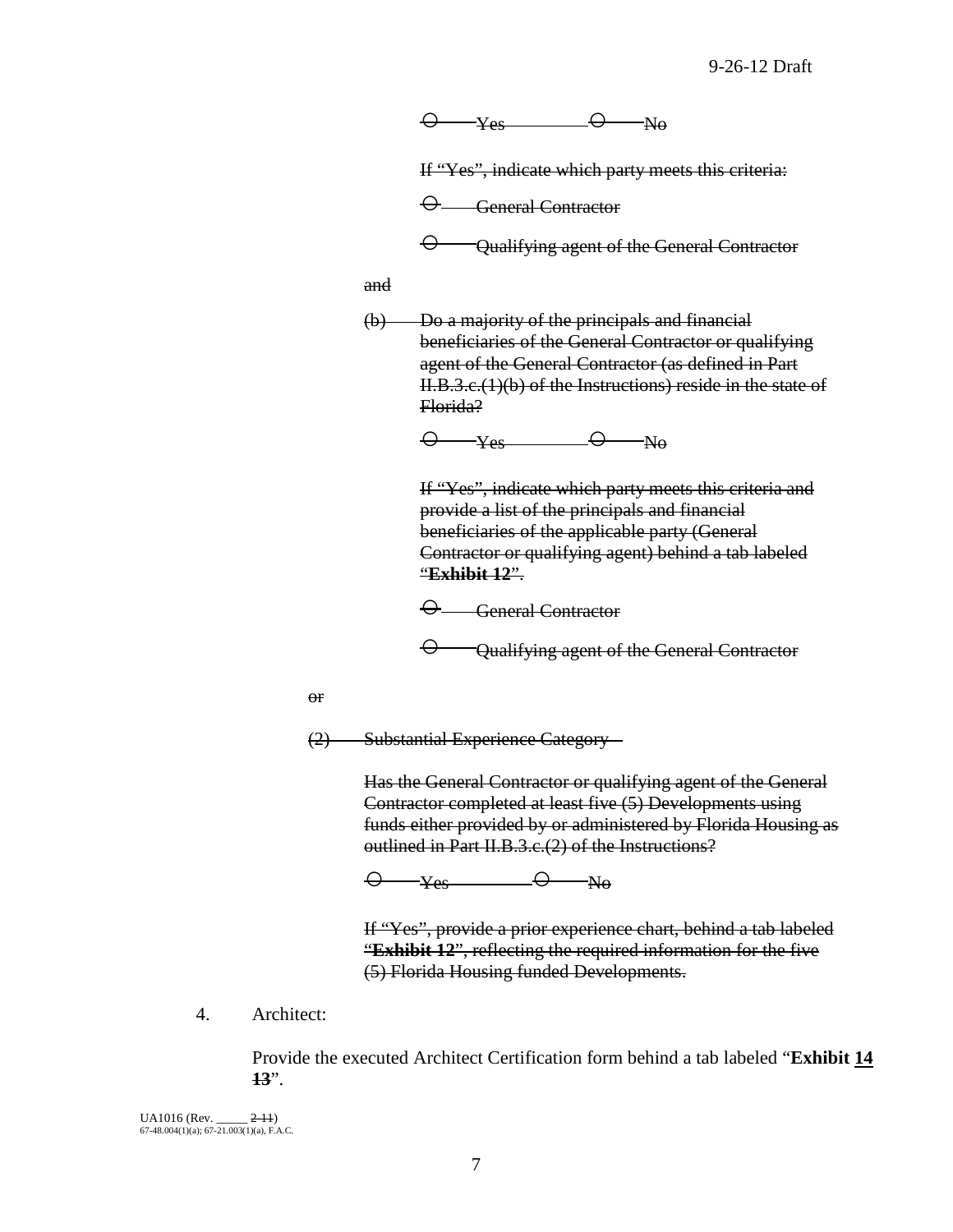- 5. Attorney:
	- a. MMRB and HOME Applicants provide the executed Attorney (MMRB or HOME) Certification form behind a tab labeled "**Exhibit 15 14**".
	- b. HC Applicants provide the executed Attorney (HC) Certification form behind a tab labeled "**Exhibit16 15**".
- 6. Accountant:

Provide the executed Accountant Certification form behind a tab labeled "**Exhibit 17 16**".

- 7. Service Provider (Assisted Living Facility (ALF) Developments only):
	- a. Provide the executed Service Provider or Principal of Service Provider Certification form behind a tab labeled "**Exhibit 18 17**".
	- b. Provide a Service Provider's or principal of Service Provider's prior experience chart behind a tab labeled "**Exhibit 18 17**".

8. Guarantor(s) Information (MMRB Applicants only):

Provide the Guarantor Information Chart behind a tab labeled "**Exhibit 18"**.

# **Part III. Proposed Development**

## **A. General Development Information**

- 1. Name of proposed Development: \_\_\_\_\_\_\_\_\_\_\_\_\_\_\_\_\_\_\_\_\_\_\_\_\_\_\_\_\_\_\_\_\_
- 2. Location of Development Site:
	- a. County:
	- b. Address of Development Site:

Select the question(s) below that best applies to the proposed Development - question (1) or question (2) or both questions (1) and (2) and provide the applicable information. If question (2) is selected, the Applicant must also select either question  $(2)(a)$  or question  $(2)(b)$ below and, if question  $(2)(a)$  is selected, the name of the city must be stated.

 $\Box \Theta$  (1) The following address has been assigned by the USPS: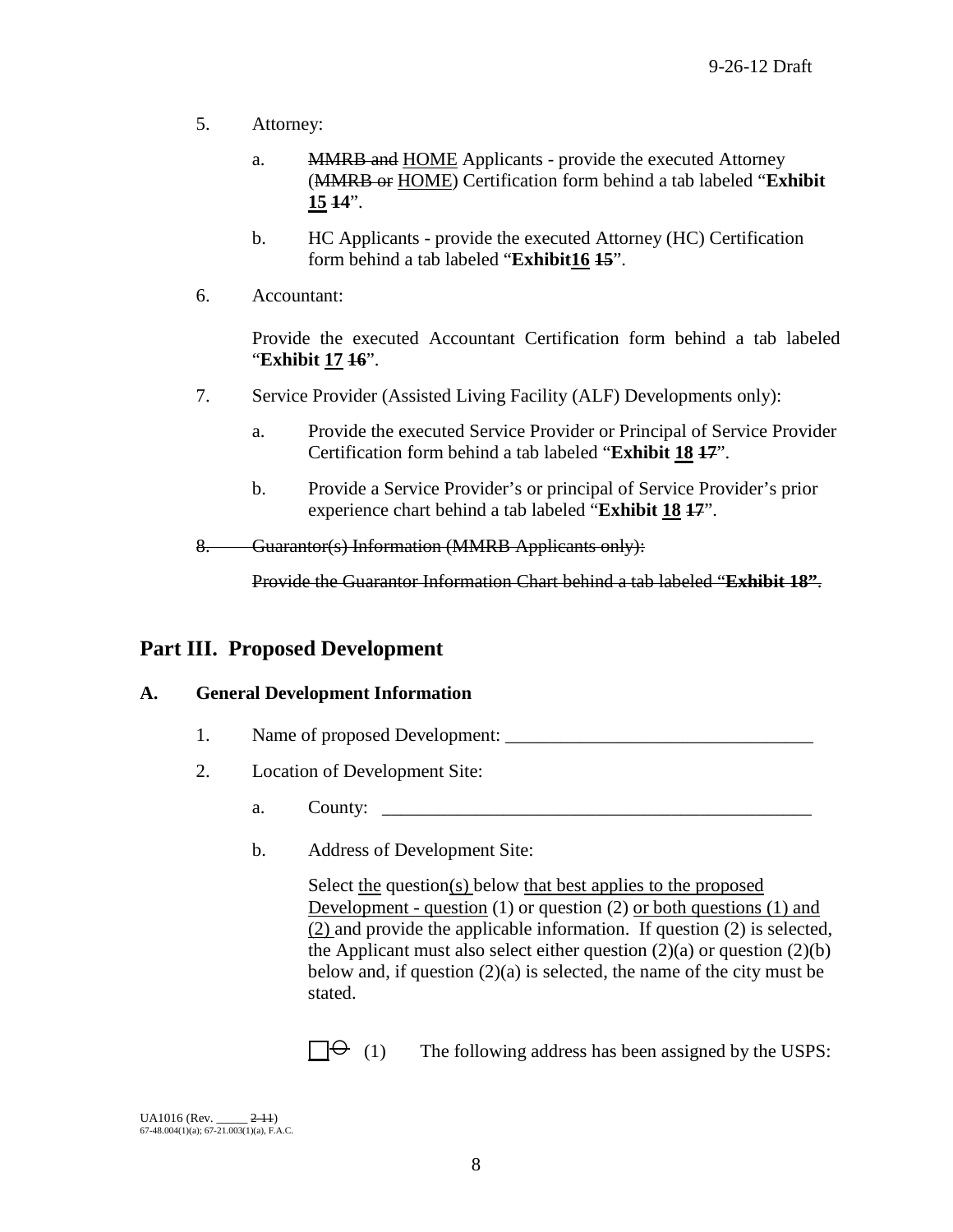| and/or<br>(2)<br>$\left(\ \right)$<br>or<br>O<br>( ) |                           |                                                   |                                                                                                                                               |
|------------------------------------------------------|---------------------------|---------------------------------------------------|-----------------------------------------------------------------------------------------------------------------------------------------------|
|                                                      |                           | (Address Number and Street)                       |                                                                                                                                               |
|                                                      |                           |                                                   |                                                                                                                                               |
|                                                      |                           |                                                   |                                                                                                                                               |
|                                                      | (City)                    |                                                   |                                                                                                                                               |
|                                                      |                           |                                                   |                                                                                                                                               |
|                                                      |                           |                                                   | The address has not yet been assigned by the USPS:                                                                                            |
|                                                      |                           | (Street Name and closest designated intersection) |                                                                                                                                               |
|                                                      | and                       |                                                   |                                                                                                                                               |
|                                                      | (a)                       |                                                   | The proposed Development is located within the<br>(Name of City)                                                                              |
|                                                      |                           |                                                   |                                                                                                                                               |
|                                                      | (b)                       |                                                   | The proposed Development is located within the<br>unincorporated area of the County.                                                          |
|                                                      |                           | Will the Development consist of Scattered Sites?  |                                                                                                                                               |
|                                                      | Yes                       | ( )                                               | N <sub>0</sub>                                                                                                                                |
|                                                      | tab labeled "Exhibit 19". |                                                   | If "Yes", for each of the Scattered Sites, provide the Address, total<br>number of units, and the latitude and longitude coordinates behind a |
| F.A.C.?                                              |                           |                                                   | Does the location of the proposed Development qualify as an Urban<br>In-Fill Development, as defined in Rule Chapters 67-21 and 67-48,        |
| O                                                    | Yes                       | $\left(\ \right)$                                 | N <sub>o</sub>                                                                                                                                |

this Application, provide a properly completed and executed Local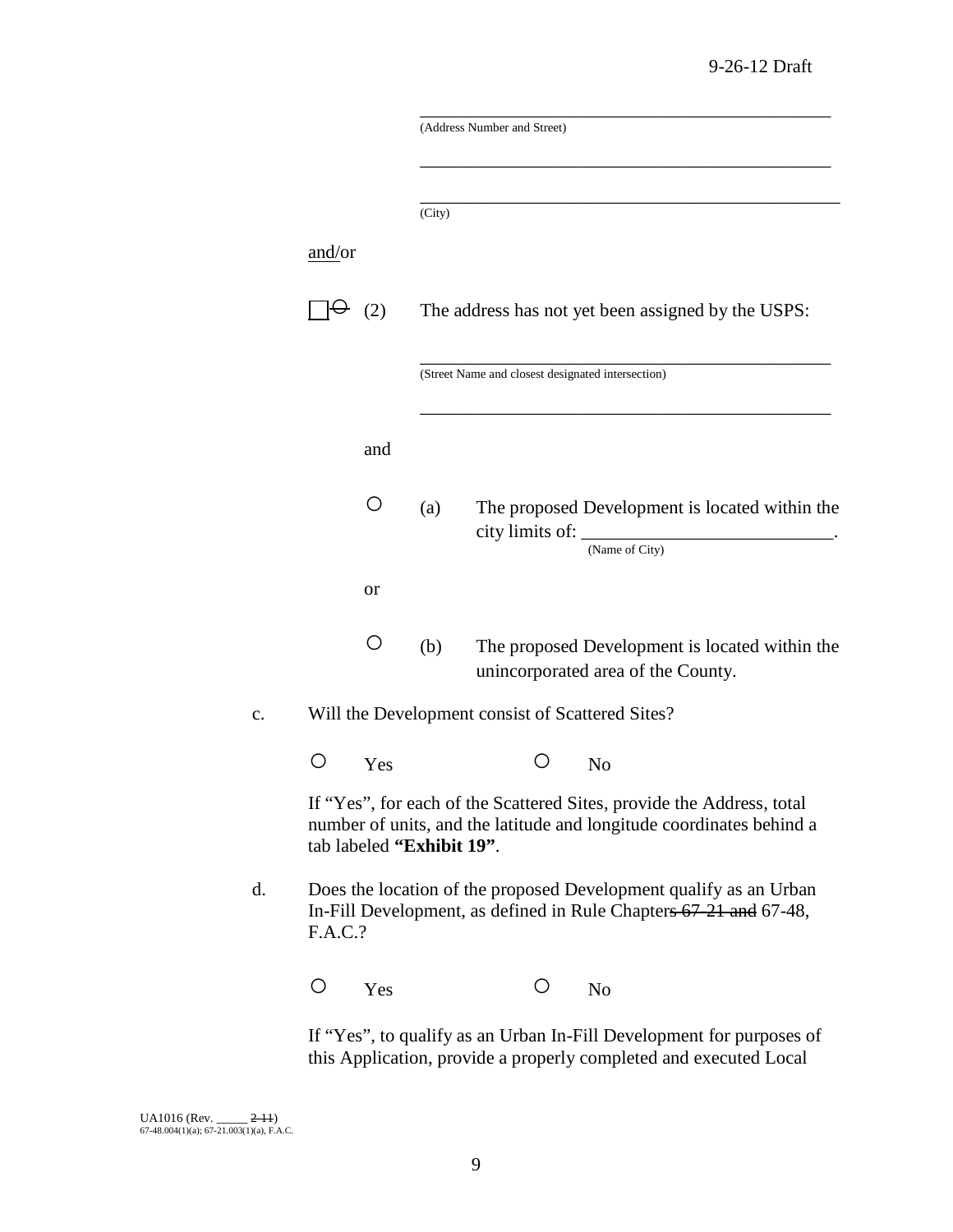Government Verification of Qualification as Urban In-Fill Development form behind a tab labeled **"Exhibit 20"**.

e. If requesting Competitive HC, dDoes the Application involve a site(s) with an existing Declaration of Trust between a Public Housing Authority and HUD?

O Yes O No <u>O N/A</u>

If "Yes", to qualify as a DOT Development and be eligible for the Tier 1 Proximity Tie-Breaker Tier 1 Score Bboost the Applicant must meet all of the criteria outlined in Part III.A.2.e. of the Instructions and provide the required documentation behind a tab labeled "**Exhibit 20**".

f. If requesting Competitive HC, dDoes the proposed Development qualify as a Public Housing Revitalization Development?

O Yes O No <u>O N/A</u>

If "Yes", to qualify as a Public Housing Revitalization Development for purposes of this Application, the Applicant must meet all of the criteria outlined in Part III.A.2.f. of the Instructions and provide a properly completed and executed Local Government Certification of Public Housing Revitalization in a Local Community Redevelopment or Revitalization Plan form behind a tab labeled "**Exhibit 20**".

g. Is the proposed Development being revitalized utilizing HOPE VI funding?

 $\Theta$   $Y_{es}$   $\Theta$   $N_{\theta}$ 

If "Yes", to qualify as a HOPE VI Development for purposes of this Application, the proposed Development must meet all of the requirements set out in Part III.A.2.g. of the Instructions and the Applicant must provide the required documentation behind a tab labeled **"Exhibit 20"** .

g.h. If requesting Competitive HC, dDoes the proposed Development qualify as a TOD Development?

O Yes O No <u>O N/A</u>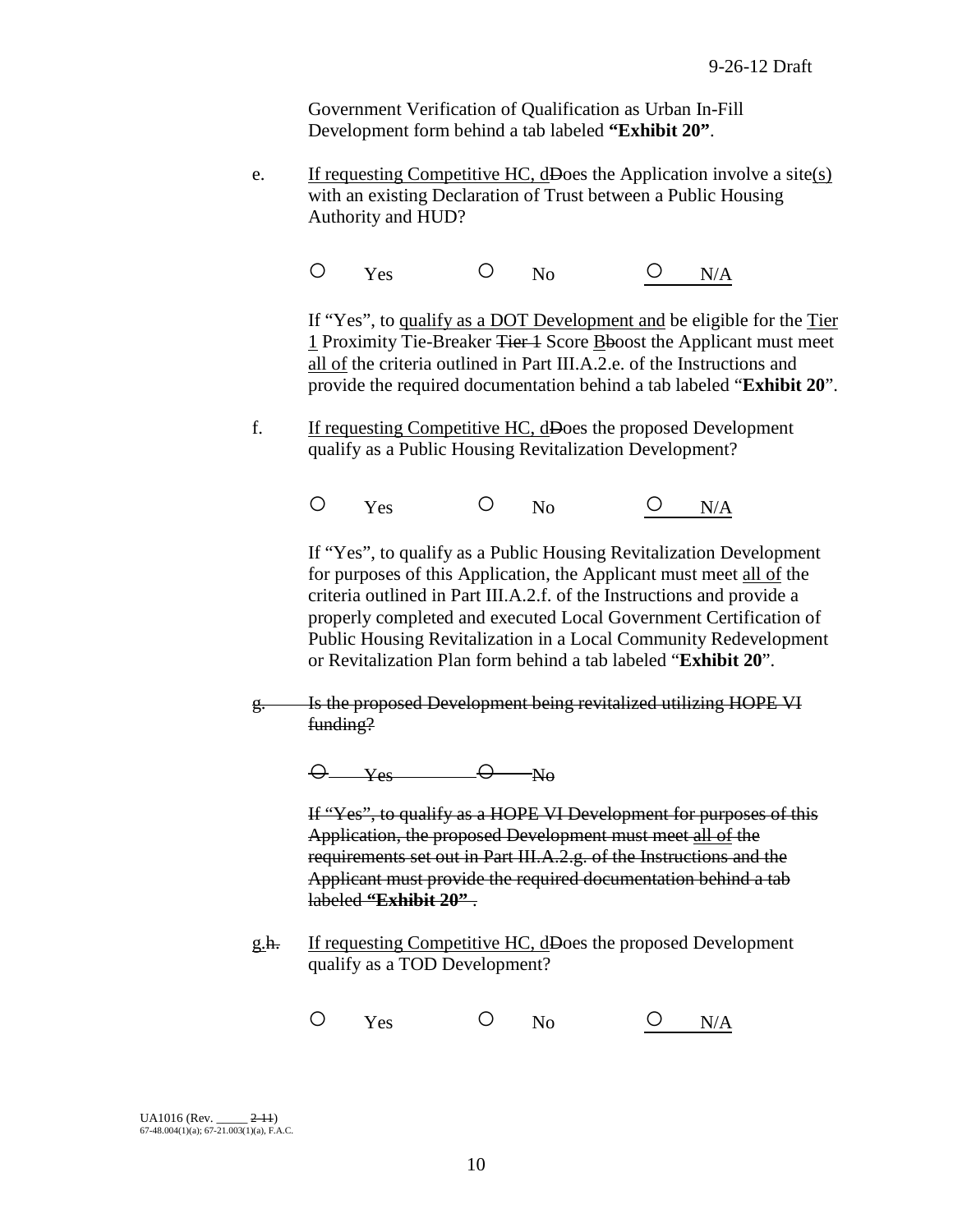If "Yes", to qualify as a TOD Development for purposes of this Application, the proposed Development must meet all of the criteria outlined in Part III.A.2.g.h. of the Instructions and the properly completed and executed Local Government Verification of Qualification as a TOD Development form must be provided behind a tab labeled **"Exhibit 20"**.

h.i. Is proposed Development located in the Florida Keys Area?

O Yes O No

 $i.$ **i.** Local Jurisdiction:

(1) Name of local jurisdiction where Development is located: \_\_\_\_\_\_\_\_\_\_\_\_\_\_\_\_\_\_\_\_\_\_\_\_. If Development is located within a municipality (incorporated city, town, or village) the municipality must be specified.

(2) Chief elected official of jurisdiction:

|                        | Middle Initial: |
|------------------------|-----------------|
|                        |                 |
| Title: $\qquad \qquad$ |                 |
| Street Address:        |                 |
|                        |                 |
|                        |                 |

j. If requesting Competitive HC, does the proposed Development qualify as a Public-Private Partnership Development?

 $O$   $Y_{\text{es}}$   $O$   $N_O$   $O$   $N/A$ 

If "Yes", to qualify as a Public-Private Partnership Development for purposes of the Application and be eligible for the ranking goal and the Tier 1 Proximity Tie-Breaker Score Boost, the Applicant must meet all of the criteria outlined in Part III.A.2.j. of the Instructions and provide the properly completed and executed Local Government Certification of Public-Private Partnership for Proposed Development form behind a tab labeled "**Exhibit 20**".

k. Competitive HC and non-competitive HC Applicants must complete questions (1) through (4) below: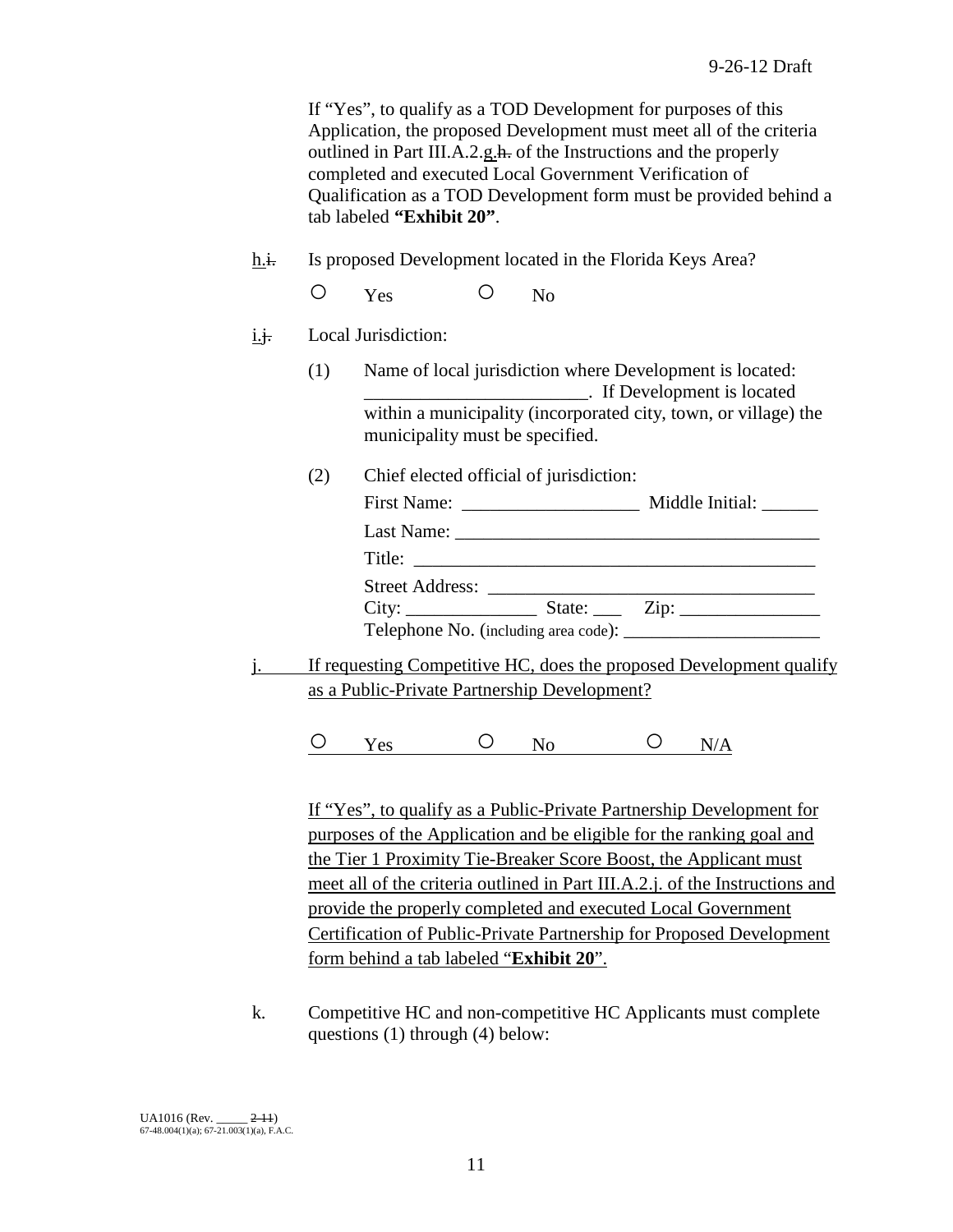- (1) Difficult Development Area (DDA) and Qualified Census Tract (QCT):
	- (a) Is the proposed Development located in a DDA, as defined in Section 42(d)(5)(B)(iii), IRC, as amended, or in the 2013 2012 QAP?
		- O Yes O No

If "Yes", and proposed Development is located in a HUD-designated DDA, provide the following information, as applicable:

- (i) If located in a Non-Metropolitan DDA, indicate which DDA:  $\qquad \qquad$  ; or
- (ii) If located in a Metropolitan DDA, provide the zip code for the proposed Development:
- (b) Is the proposed Development located in a QCT as defined in Section  $42(d)(5)(B)(ii)$ , IRC, as amended?
	- O Yes O No

\_\_\_\_\_\_\_.

If "Yes", indicate QCT Number: and provide a copy of a letter from the local planning office or census bureau which verifies that the proposed Development is located in the referenced QCT behind a tab labeled "**Exhibit 21**".

(c) If the answer to question  $(1)(a)$  and/or  $(1)(b)$  above is "Yes", indicate which of the following applies: is the proposed Development the first phase of a multiphase Development, as defined in Part III.A.2.k.(1)(c) of the Instructions?

 $\Theta$  Yes  $\Theta$  No

○ (i) The proposed Development is a phase of a multiphase Development, as defined in Part III.A.2.k. $(1)(c)$  of the Instructions, where no phase was funded in the 2011 Universal Application Cycle.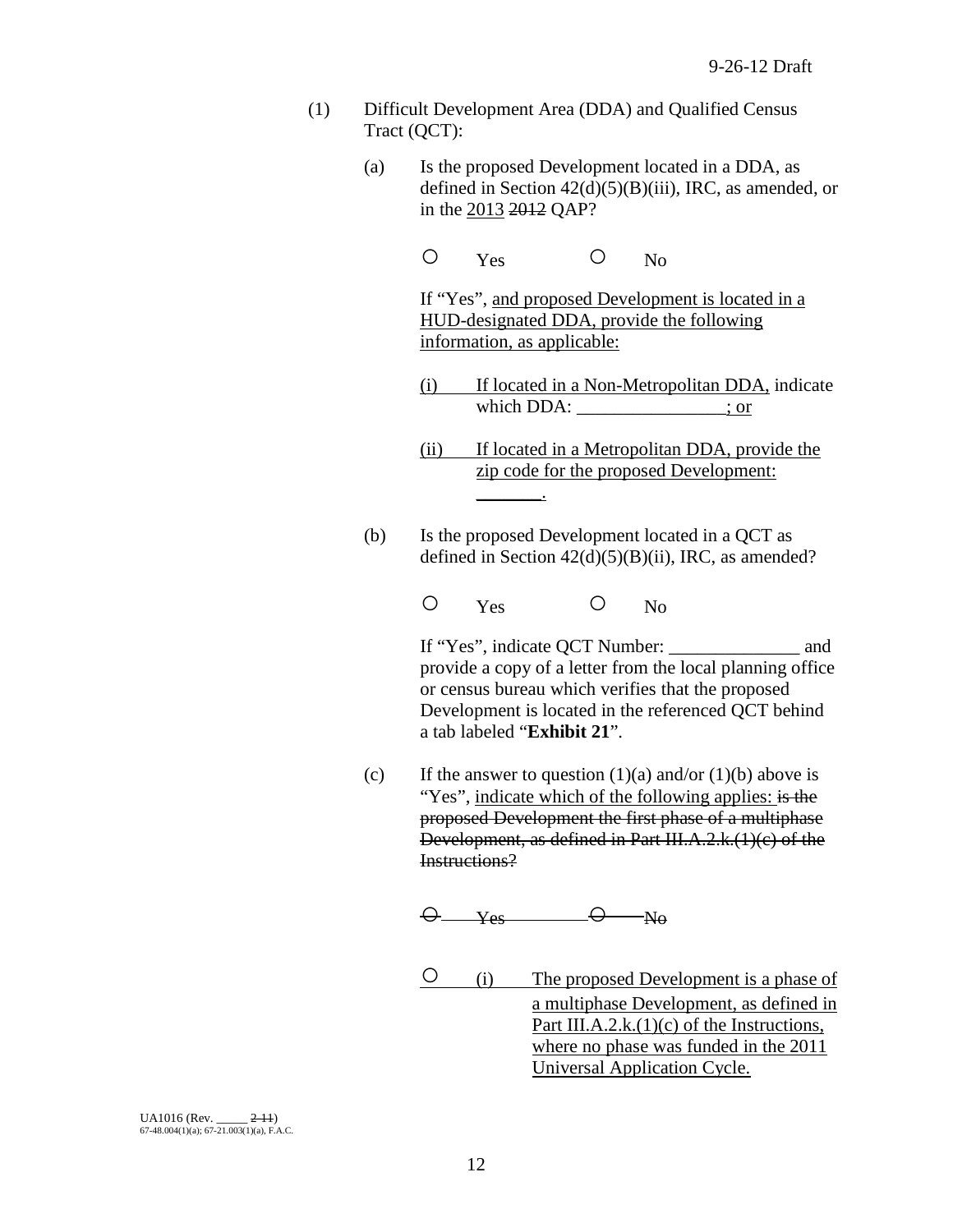- or
- (ii) The proposed Development is an additional phase of a multi-phase Development where a phase was funded in the 2011 Universal Application Cycle. Information regarding the previously funded phase(s) is set out on the chart below:

| Phase(s) of Multi-Phase Development funded in the<br><b>2011 Universal Application Cycle</b> |                         |  |  |  |
|----------------------------------------------------------------------------------------------|-------------------------|--|--|--|
| <b>FHFC File No.</b>                                                                         | <b>Development Name</b> |  |  |  |
|                                                                                              |                         |  |  |  |
|                                                                                              |                         |  |  |  |
|                                                                                              |                         |  |  |  |
|                                                                                              |                         |  |  |  |

- $\overline{O}$  (iii) Neither (i) nor (ii) above applies to the proposed Development.
- (2) Is the Applicant applying for Housing Credits for eligible acquisition expenses?
	- O Yes O No

If "Yes", answer questions (a) through (g) below:

- (a) Is/are the building(s) acquired or to be acquired from a related party?
	- O Yes O No
- (b) Name of previous owner:  $\frac{1}{2}$
- (c) Relationship to Applicant: \_\_\_\_\_\_\_\_\_\_\_\_\_\_\_\_\_\_\_\_\_\_\_
- (d) Date Development originally placed in service: \_\_\_\_\_\_\_

(mm/dd/yyyy)

- (e) Date (mm/dd/yyyy) and cost of last rehabilitation: \_\_\_\_\_\_\_
- (f) Describe acquisition facts and circumstances relative to Section 42(d), IRC ("10-year rule"):

\_\_\_\_\_\_\_\_\_\_\_\_\_\_\_\_\_\_\_\_\_\_\_\_\_\_\_\_\_\_\_\_\_\_\_\_\_\_\_\_\_\_\_\_\_

UA1016 (Rev. \_\_\_\_\_ <del>2-11</del>)<br>67-48.004(1)(a); 67-21.003(1)(a), F.A.C.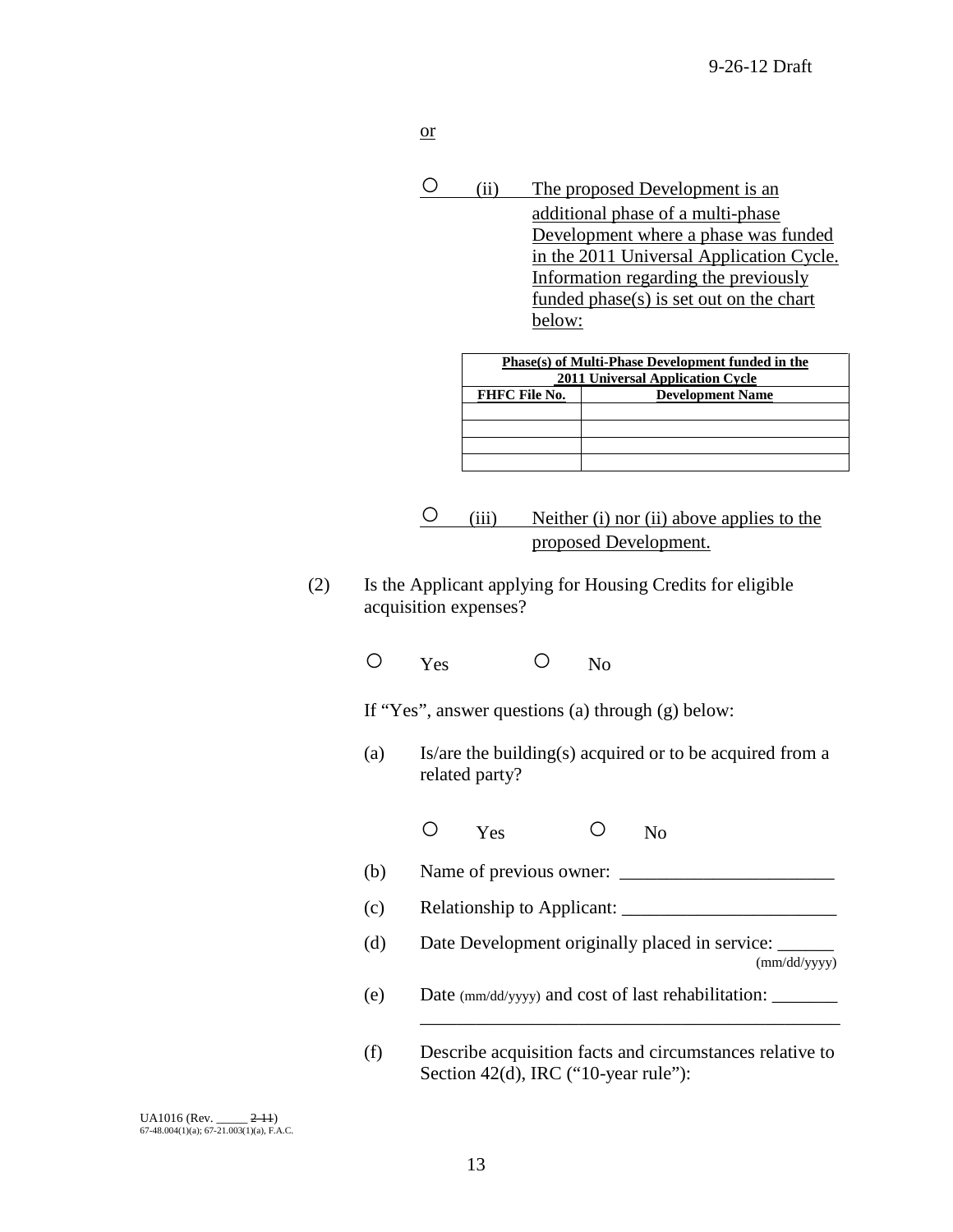\_\_\_\_\_\_\_\_\_\_\_\_\_\_\_\_\_\_\_\_\_\_\_\_\_\_\_\_\_\_\_\_\_\_\_\_\_\_\_\_\_\_\_\_\_

|    |     | (g)             | Applicant?                              |                         |                | Is a waiver of the 10-year rule being sought by the                                                                                                                                                                                                              |
|----|-----|-----------------|-----------------------------------------|-------------------------|----------------|------------------------------------------------------------------------------------------------------------------------------------------------------------------------------------------------------------------------------------------------------------------|
|    |     |                 | O<br>Yes                                | Explain why or why not: |                | N <sub>o</sub>                                                                                                                                                                                                                                                   |
|    | (3) |                 |                                         |                         |                | Will this Development receive historic Housing Credits?                                                                                                                                                                                                          |
|    |     | $\left(\right)$ | Yes                                     | O                       | N <sub>o</sub> |                                                                                                                                                                                                                                                                  |
|    |     |                 | Development receive? \$                 |                         |                | If "Yes", what amount of historic Housing Credits will the                                                                                                                                                                                                       |
|    | (4) |                 | Rehabilitation expenses?                |                         |                | Is the Applicant applying for Housing Credits for eligible                                                                                                                                                                                                       |
|    |     | O               | Yes                                     | O                       | No             |                                                                                                                                                                                                                                                                  |
|    |     |                 | building(s) being Rehabilitated? \$     |                         |                | If "Yes", what is the estimated qualified basis in Rehabilitation<br>expenses per set-aside unit within one 24-month period for the                                                                                                                              |
| l. |     |                 | <b>Development Location Point</b>       |                         |                |                                                                                                                                                                                                                                                                  |
|    |     |                 | form behind a tab labeled "Exhibit 22". |                         |                | Applicants requesting MMRB (with or without non-competitive HC)<br>and Applicants requesting non-competitive HC only must provide the<br>properly completed and executed Surveyor Certification of<br>Development Location Point for MMRB and Non-Competitive HC |
| m. |     |                 |                                         |                         |                | Applicants requesting HOME must answer the following questions:                                                                                                                                                                                                  |
|    |     |                 | Leon County, or Sarasota County?        |                         |                | Will the proposed HOME Development be located in Alachua County,                                                                                                                                                                                                 |

O Yes O No

If "Yes", complete (1) or (2) or (3) below, as applicable:

(1) Alachua County Developments - Is the Development located within Alachua County, but outside the boundaries of incorporated Gainesville?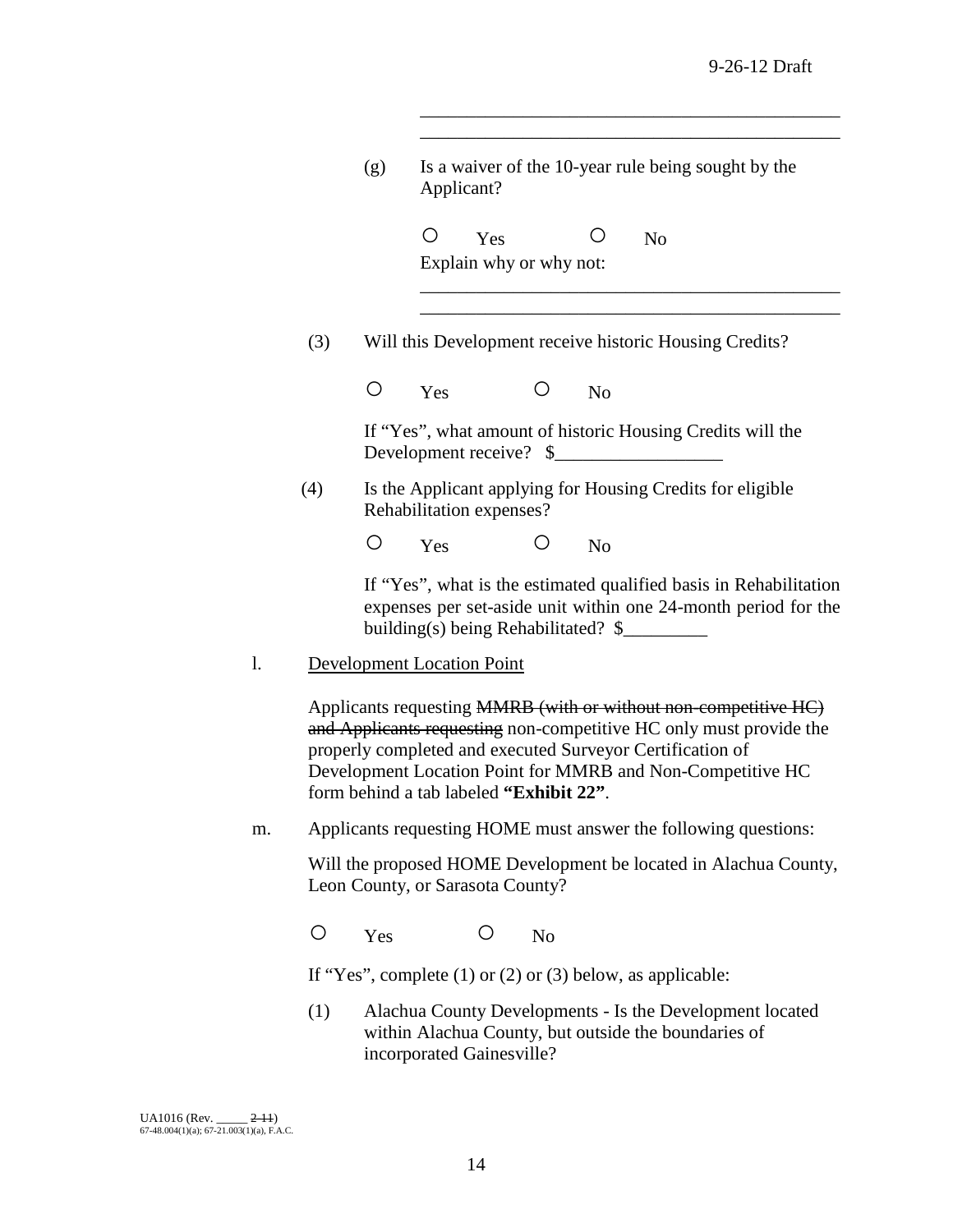O Yes O No

If "Yes", provide the required letter from Alachua County behind a tab labeled "**Exhibit 22-A**".

(2) Leon County Developments - Is the Development located within Leon County but outside the boundaries of incorporated Tallahassee?

O Yes O No

If "Yes", provide the required letter from Leon County behind a tab labeled "**Exhibit 22-A**".

(3) Sarasota County Developments - Is the Development located within Sarasota County but outside the boundaries of incorporated Sarasota?

O Yes O No

If "Yes", provide the required letter from Sarasota County behind a tab labeled "**Exhibit 22-A**".

- 3. Development Category / Concrete Construction:
	- a. Select one Development Ceategory:

If selecting New Construction or Rehabilitation (with or without Acquisition), to be considered for a Rental Assistance (RA) Level other than RA Level 6, provide, behind a tab labeled **"Exhibit 23"**, the required information, as outlined at Part III.A.3.a.(1) of the Instructions.

If selecting Redevelopment or Acquisition and Redevelopment, the Applicant must meet the required criteria and provide, behind a tab labeled **"Exhibit 23"**, the required information, as outlined at Part III.A.3.a.(2) of the Instructions.

If selecting Preservation or Acquisition and Preservation, the Applicant must meet the required criteria and provide, behind a tab labeled **"Exhibit 23"**, the required information, as outlined at Part III.A.3.a.(3) of the Instructions.

b. Does the proposed Development meet the requirements to be considered to be concrete construction?

O Yes O No

 $U_A$ 1016 (Rev.  $2-11$ ) 67-48.004(1)(a); 67-21.003(1)(a), F.A.C.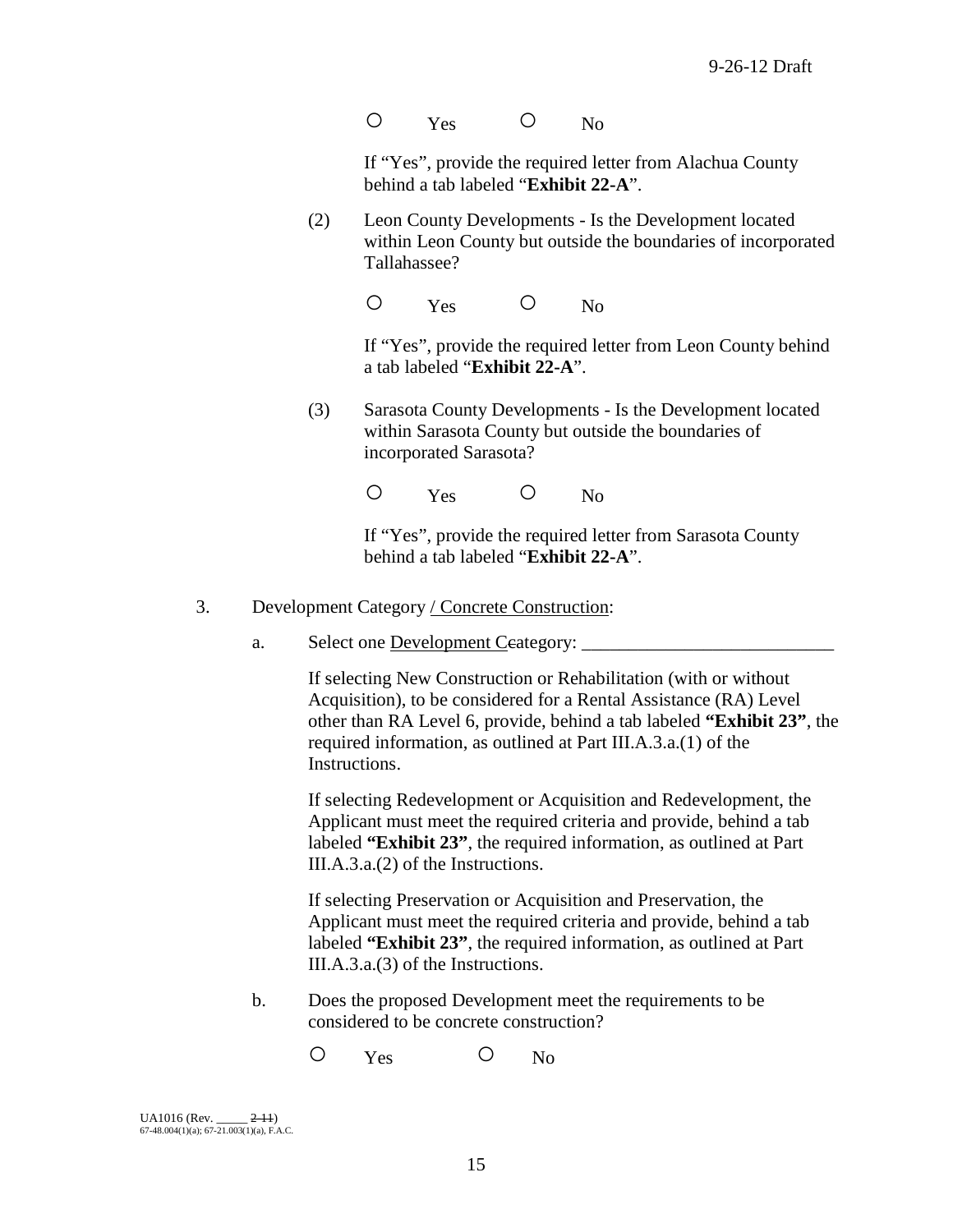|                | e. If applying for MMRB, will each residential building consist of two<br>$(2)$ or more dwelling units?                                                                                                                                                                                                                                                                                                                                                                                                                       |
|----------------|-------------------------------------------------------------------------------------------------------------------------------------------------------------------------------------------------------------------------------------------------------------------------------------------------------------------------------------------------------------------------------------------------------------------------------------------------------------------------------------------------------------------------------|
|                | $\Theta$ yes $\Theta$ No                                                                                                                                                                                                                                                                                                                                                                                                                                                                                                      |
|                |                                                                                                                                                                                                                                                                                                                                                                                                                                                                                                                               |
|                | Number of buildings with dwelling units:                                                                                                                                                                                                                                                                                                                                                                                                                                                                                      |
|                | Number of Units in Proposed Development:                                                                                                                                                                                                                                                                                                                                                                                                                                                                                      |
| a.             | Total number of units:                                                                                                                                                                                                                                                                                                                                                                                                                                                                                                        |
| $\mathbf b$ .  | Indicate which statement applies to the proposed Development:                                                                                                                                                                                                                                                                                                                                                                                                                                                                 |
|                | O<br>The proposed Development consists of 100% new construction<br>units.                                                                                                                                                                                                                                                                                                                                                                                                                                                     |
|                | O<br>The proposed Development consists of 100% rehabilitation<br>units in an amount equal to or less than the number of units<br>existing as of Application Deadline.                                                                                                                                                                                                                                                                                                                                                         |
|                | O<br>The proposed Development consists of 100% rehabilitation<br>units in an amount greater than the number of units existing as<br>of Application Deadline.                                                                                                                                                                                                                                                                                                                                                                  |
|                | O<br>The proposed Development consists of both new construction<br>units and rehabilitation units and will involve the following<br>quantity of both new construction units and rehabilitation units:<br>new construction units and <u>equipped</u> rehabilitation units                                                                                                                                                                                                                                                      |
| $\mathbf{c}$ . |                                                                                                                                                                                                                                                                                                                                                                                                                                                                                                                               |
|                | *The number of units that receive, and/or will receive, and/or are entitled to receive<br>PBRA, ACC and/or other form of long-term rental assistance, as applicable for the<br>Development Category selected at Part III.A.3.a. above, will be used to determine<br>the Application's RA Level classification, as outlined in Part III.A.3.a. of the<br>Instructions, and must be stated in the Application by the Application Deadline<br>without the ability to "cure", as outlined in Part III.A.6.c. of the Instructions. |

7. Unit Mix:

| # of Bedrooms per<br>Unit | # of Baths per Unit | # of Units per Bedroom<br>Type |
|---------------------------|---------------------|--------------------------------|
|                           |                     |                                |
|                           |                     |                                |
|                           |                     |                                |
|                           |                     |                                |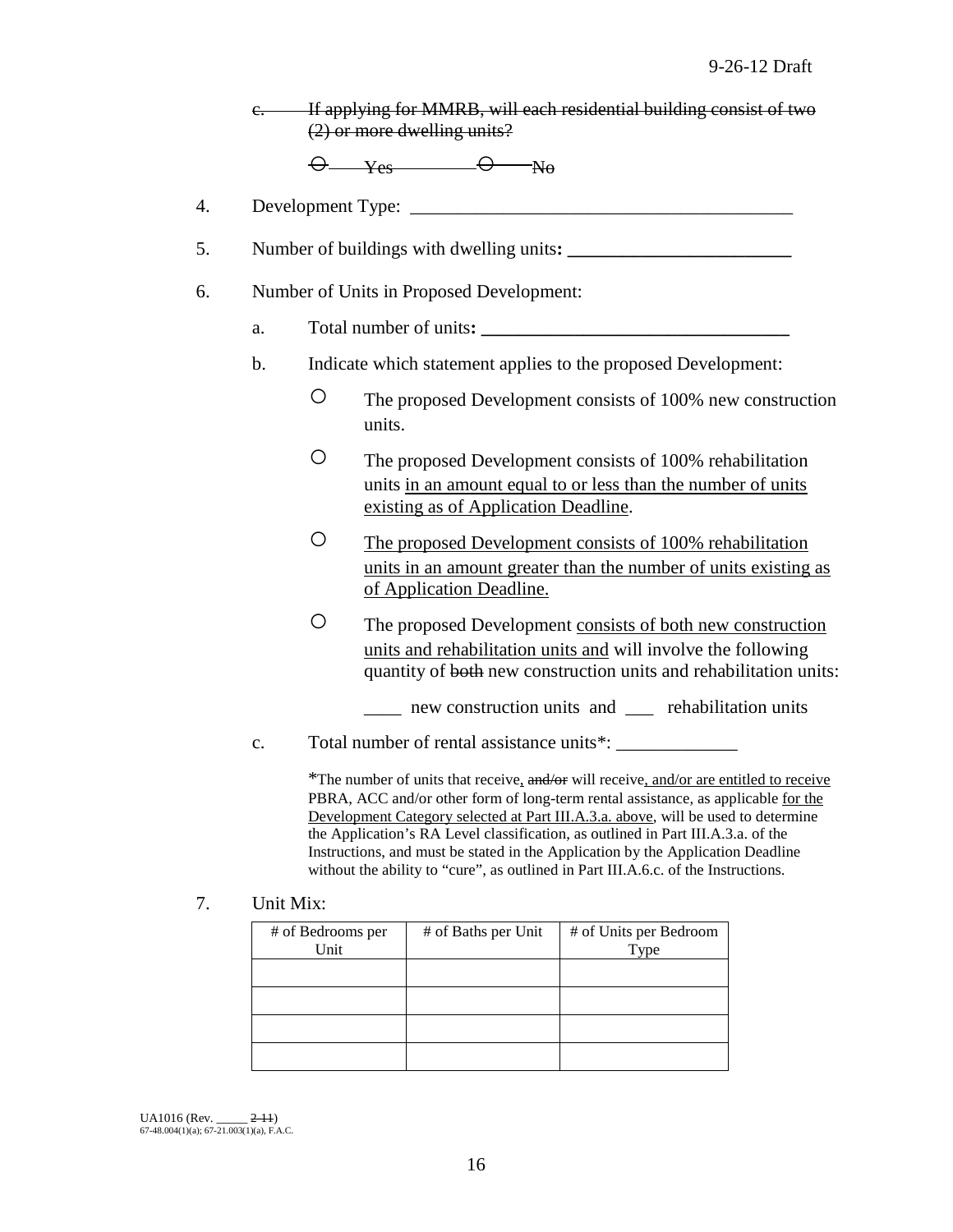- 8. Previous Underwriting:
	- a. Is this Development currently being underwritten or has it been underwritten previously by any Credit Underwriter under contract with Florida Housing Finance Corporation?
		- O Yes O No

If "Yes", identify the Credit Underwriter or state "unknown":

b. Is there an existing LURA and/or EUA on any portion of the proposed Development site?

O Yes O No

If "Yes" , answer the following questions:

(1) If the Applicant is requesting Competitive HC, does the proposed Development meet one of the permitted exceptions outlined in paragraph 67-48.023(1)(c), F.A.C.?

O Yes O No

- (2) State the name of the Development as reflected in the recorded LURA and/or EUA: \_\_\_\_\_\_\_\_\_\_\_\_\_\_\_\_\_\_\_\_\_\_\_\_\_\_\_\_\_\_\_\_\_\_.
- (3) State the Zip Code of the existing Development: \_\_\_\_\_\_\_\_\_\_.
- 9. Development Status:
	- a. Has the work proposed in this Application commenced?

O Yes O No

If "Yes", were building permits or site development permits required?

○ Yes – when were the permits issued? \_\_\_\_\_\_\_\_\_\_\_\_\_\_\_\_\_

(mm/dd/yyyy)

 $\overline{O}$  No - when did the work commence?

(mm/dd/yyyy)

b. Has the work proposed in this Application been completed?

UA1016 (Rev. \_\_\_\_\_ <del>2-11</del>)<br>67-48.004(1)(a); 67-21.003(1)(a), F.A.C.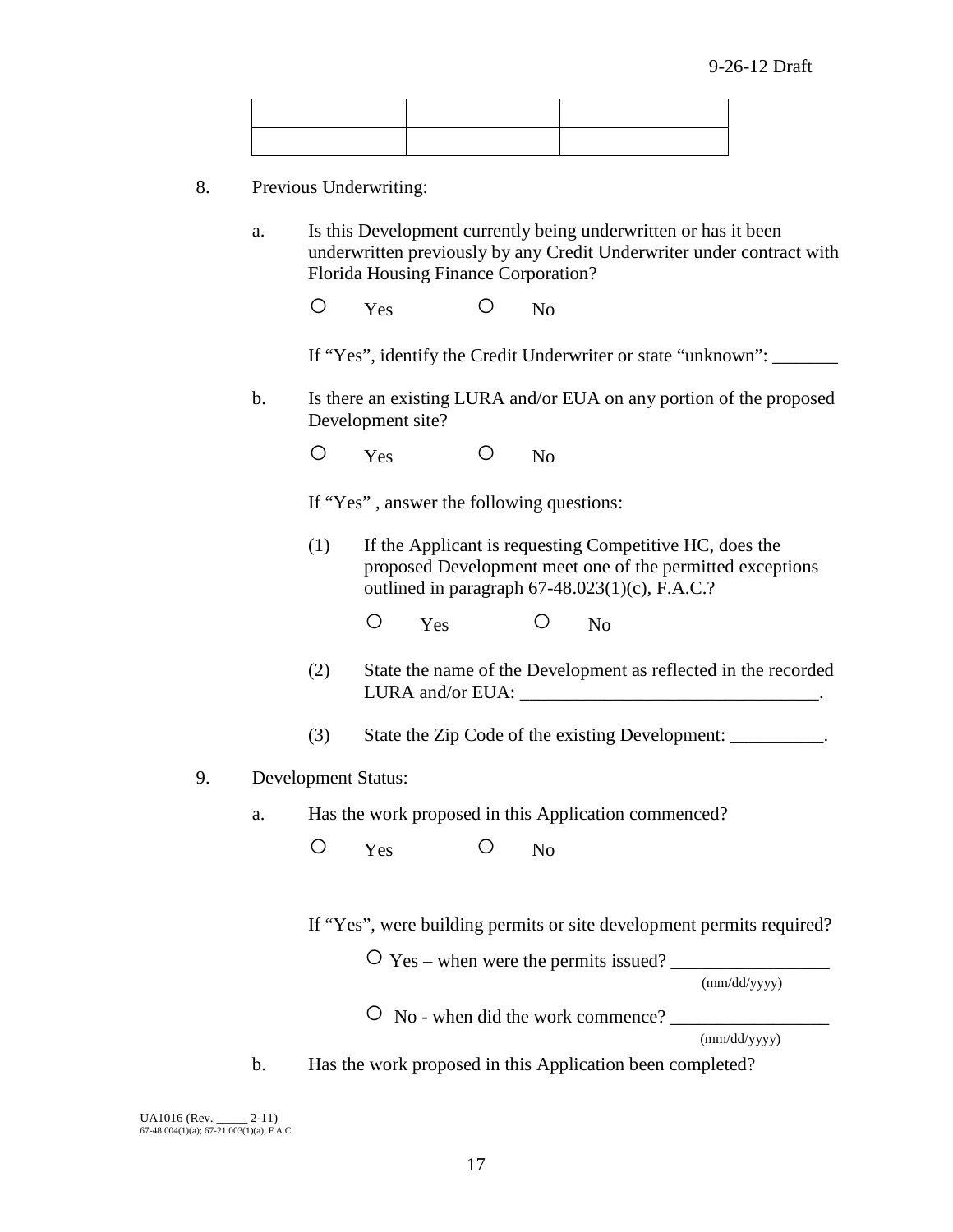O Yes O No

If "Yes", when were the certificates of occupancy issued?  $(mm/dd/vyyy)$ 

If certificates of occupancy were issued on more than one date, provide a listing of the issue-date for each certificate behind a tab labeled "**Exhibit 24**".

c. If the proposed Development involves any rehabilitation work, are any of the existing units currently occupied?

O Yes O No

d. If the work proposed in this Application is not yet complete, what is the anticipated placed-in-service date?

(mm/dd/yyyy)

10. Proximity (Applications Requesting Competitive HC):

NOTE: Applications that achieve a total Proximity Tie-Breaker Score of less than 20 points will only be considered for funding under the applicable circumstances outlined in Section 6. of the Ranking and Selection Criteria section of the Instructions.

- a. All Applicants seeking points for Transit, Tier 1 and Tier 2 services must provide the properly completed and executed Surveyor Certification for Competitive HC Applications form behind a tab labeled **"Exhibit 25"**.
- b. For proximity of the proposed Development to the closest Development latitude and longitude coordinates identified on the FHFC Development Proximity List (the List) (Maximum 10 Tie-Breaker Points), indicate which of the following applies (Items (1) through (8) below) to this Application (Applicant may make only one selection even if more than one applies to the proposed Development):
	- $\overline{O}$  (1) The proposed Development is located in a Large County **AND** the location of the proposed Development qualified as an Urban In-Fill Development at Part III.A.2.d. of the Application **AND** either the proposed Development (i) does not qualify as an LDA a Set-Aside Location A Development at Part III.E.1.b.(1) of the Application, **OR** (ii) qualifies as an LDA a Set-Aside Location A Development **AND** is classified as RA Level 1 or RA Level 2\*.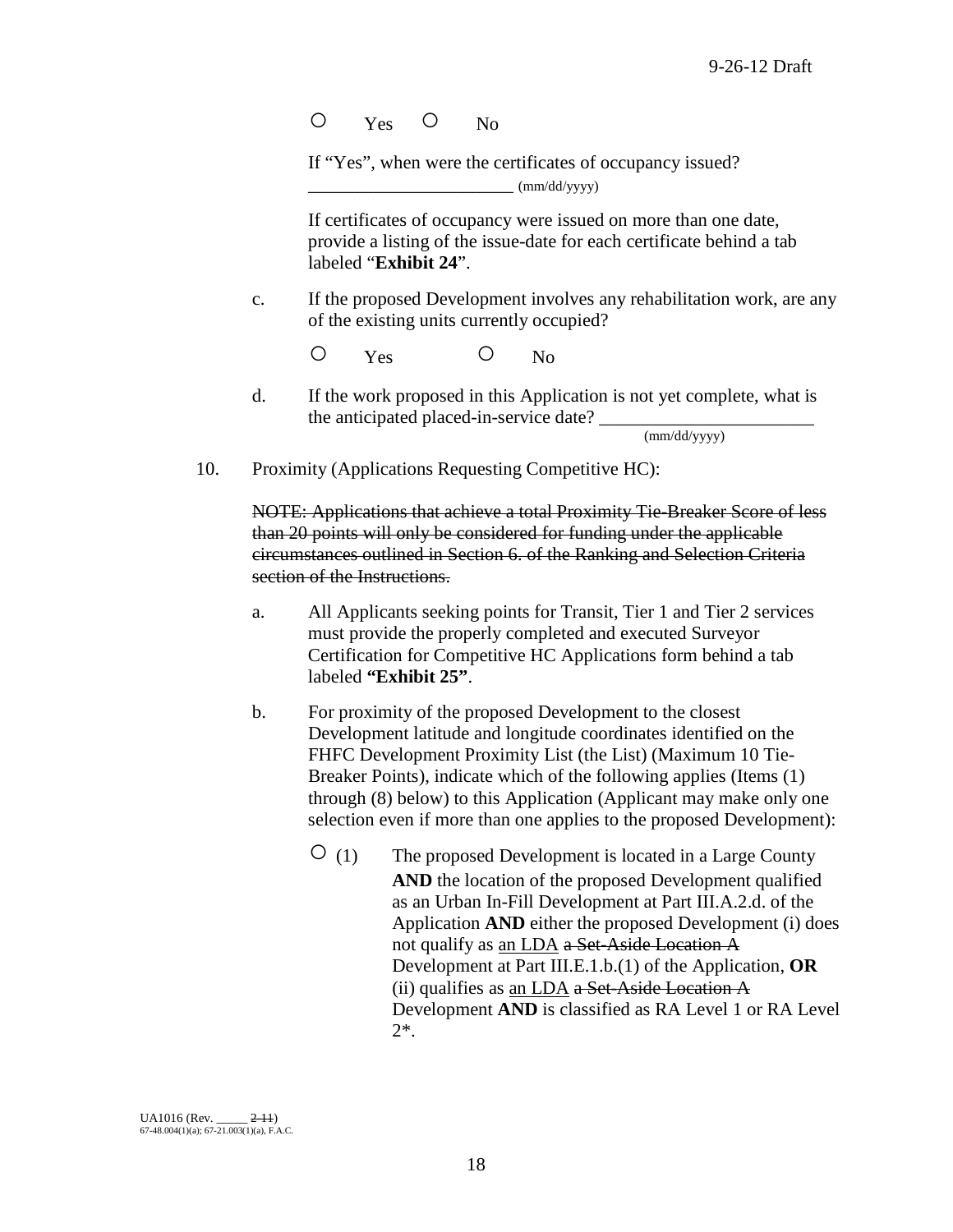- $\overline{O}$  (2) The proposed Development is located in a Medium-Large County **AND** the location of the proposed Development (i) qualified as an Urban In-Fill Development at Part III.A.2.d. of the Application and (ii) is classified as a DDA and/or QCT as outlined in Part III.A.2.k. $(1)(a)$  and/or (b) of the Application. Additionally, the proposed Development either (i) does not qualify as an LDA a Set-Aside Location A Development at Part III.E.1.b.(1) of the Application **OR** (ii) qualifies as an LDA a Set-Aside Location A Development **AND** is classified as RA Level 1 or RA Level 2\*.
- $\Theta$  (3) The Application qualified as a HOPE VI Development at Part III.A.2.g. of the Application **AND** the proposed Development either (i) does not qualify as a Set-Aside Location A Development at Part III.E.1.b.(1) of the Application **OR** (ii) qualifies as a Set-Aside Location A Development **AND** is classified as RA Level 1 or RA Level 2\*.
- $\circ$  (3)(4) The Applicant selected and qualified for the Homeless Demographic Commitment at Part III.D. of the Application **AND** the proposed Development either (i) does not qualify as an LDA a Set-Aside Location A Development at Part III.E.1.b.(1) of the Application **OR** (ii) qualifies as an LDA a Set-Aside Location A Development **AND** is classified as RA Level 1 or RA Level 2\*.
- $\circ$  (4) (5) The Applicant selected the Rehabilitation or Acquisition and Rehabilitation Development Category at Part III.A.3.a. of the Application **AND** the proposed Development (i) involves the Rehabilitation of an existing, occupied residential rental property currently in operation as of the Application Deadline, **AND** (ii) does not qualify as an LDA a Set-Aside Location A Development at Part III.E.1.b.(1) of the Application **AND** (iii) is classified as RA Level 1, 2, 3, or 4\*.
- $\circ$  (5) (6) The Applicant selected and qualified for the Preservation or Acquisition and Preservation Development Category at Part III.A.3.a. of the Application **AND** the proposed Development (i) qualifies as an LDA a Set-Aside Location A Development at Part III.E.1.b.(1) of the Application AND (ii) is classified as RA Level 1 or RA Level  $2^*$ .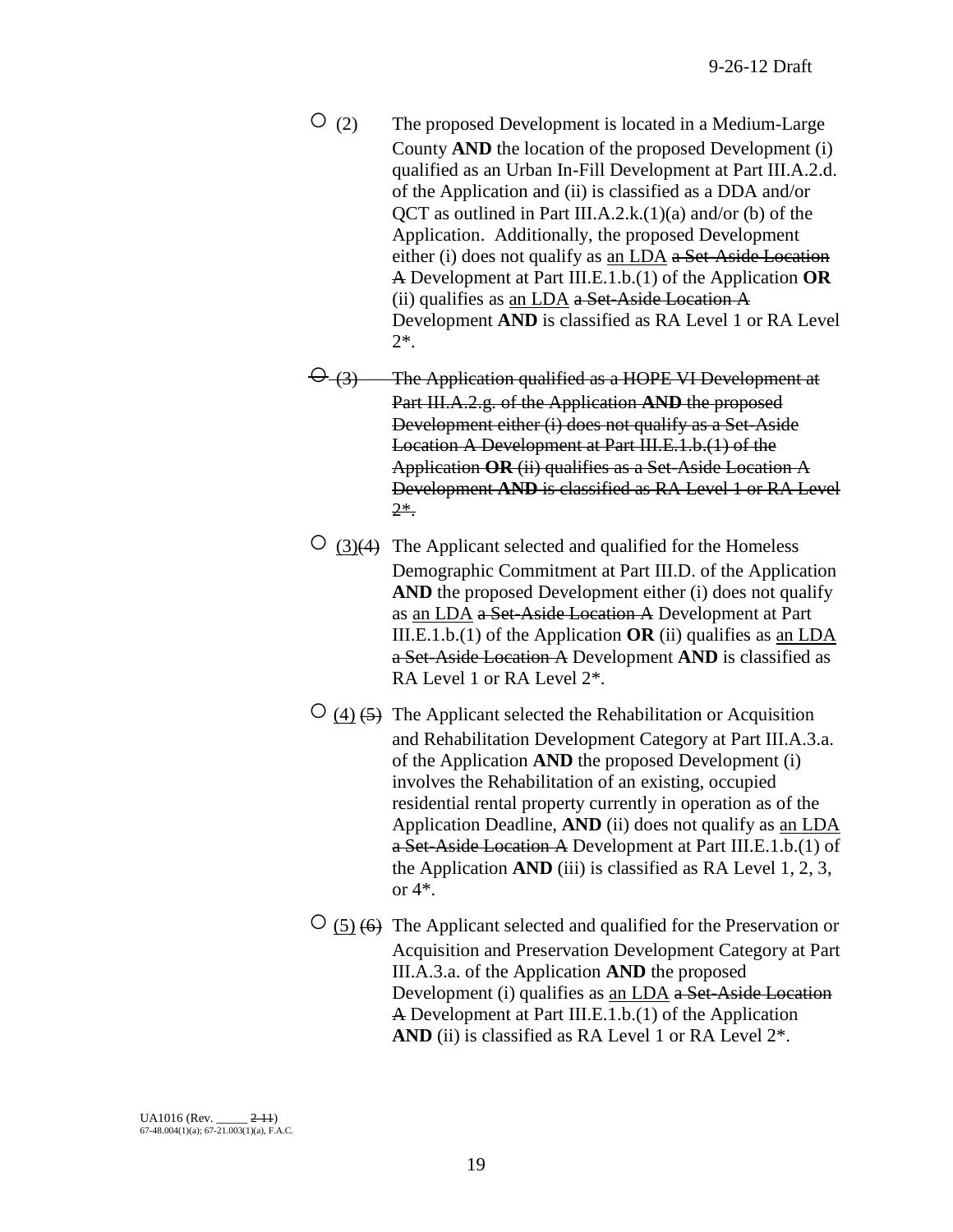- $\circ$  (6)  $\leftrightarrow$  The Applicant selected and qualified for the Preservation, Acquisition and Preservation, Redevelopment, or Acquisition and Redevelopment Development Category at Part III.A.3.a. of the Application **AND** the proposed Development (i) does not qualify as an LDA a Set-Aside Location A Development at Part III.E.1.b.(1) of the Application **AND** (ii) is classified as RA Level 1, 2, 3, or 4\*.
- ○(7) The Applicant selected and qualified for the Persons with Special Needs Demographic Commitment at Part III.D. of the Application.
- $\overline{O}(8)$  None of the above applies to this Application.
- \* RA Levels are described in Part III.A.3.a. of the Instructions and in Section 5. of the Ranking and Selection Criteria section of the Instructions.
- c. Do the proposed Development and any Development(s) on the List have the same Financial Beneficiaries and are they contiguous or divided by a street or easement or divided by a prior phase of the proposed Development?

$$
\Theta_{\text{--}\text{Yes}} \hspace{2.5cm} \Theta_{\text{--}\text{--}\text{No}}
$$

If "Yes", identify the name of the Development(s) on the List:  $\overline{\phantom{a}}$  ,  $\overline{\phantom{a}}$  ,  $\overline{\phantom{a}}$  ,  $\overline{\phantom{a}}$  ,  $\overline{\phantom{a}}$  ,  $\overline{\phantom{a}}$  ,  $\overline{\phantom{a}}$  ,  $\overline{\phantom{a}}$  ,  $\overline{\phantom{a}}$  ,  $\overline{\phantom{a}}$  ,  $\overline{\phantom{a}}$  ,  $\overline{\phantom{a}}$  ,  $\overline{\phantom{a}}$  ,  $\overline{\phantom{a}}$  ,  $\overline{\phantom{a}}$  ,  $\overline{\phantom{a}}$ 

 $\overline{\phantom{a}}$  ,  $\overline{\phantom{a}}$  ,  $\overline{\phantom{a}}$  ,  $\overline{\phantom{a}}$  ,  $\overline{\phantom{a}}$  ,  $\overline{\phantom{a}}$  ,  $\overline{\phantom{a}}$  ,  $\overline{\phantom{a}}$  ,  $\overline{\phantom{a}}$  ,  $\overline{\phantom{a}}$  ,  $\overline{\phantom{a}}$  ,  $\overline{\phantom{a}}$  ,  $\overline{\phantom{a}}$  ,  $\overline{\phantom{a}}$  ,  $\overline{\phantom{a}}$  ,  $\overline{\phantom{a}}$ 

#### **B. Construction Features and Amenities**

1. Required General Features and Amenities for All Developments:

Does the Applicant commit to provide the required general features and amenities (outlined at Part III.B.1. of the Instructions) for the proposed Development?

O Yes O No

- 2. Required Universal Design and Visitability Features:
	- a. For proposed Developments involving new construction units, regardless of the Development Category selected at Part III.A.3.a. of the Application, does the Applicant commit to provide the required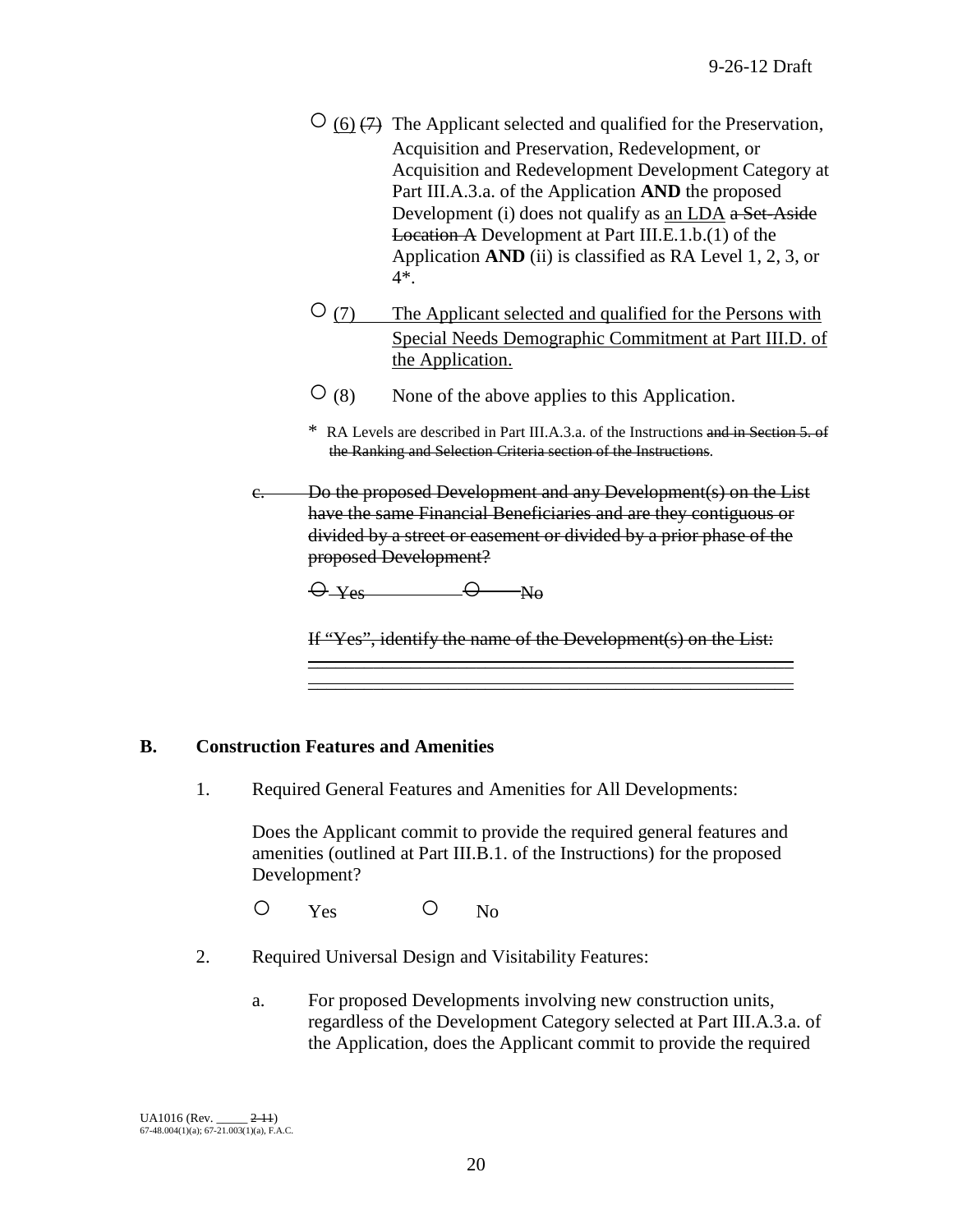universal design and visitability features and amenities (outlined at Part A.1. of the Manual) in all of the new construction units?

O Yes O No

b. For proposed Developments involving rehabilitation units, regardless of the Development Category selected at Part III.A.3.a. of the Application, does the Applicant commit to provide feasible universal design and visitability features (outlined at Part B.1. of the Manual) as determined by a capital needs assessment performed during credit underwriting?

O Yes O No

3. Optional Features and Amenities:

If the proposed Development will consist of Scattered Sites (as stated by the Applicant at Part III.A.2.c.), does the Applicant make a commitment to locate each selected feature and amenity that is not unit-specific on each of the Scattered Sites, or no more than 1/16 mile from the Scattered Site with the most units, or a combination of both?

O Yes O No

a. Optional General Unit Features and Amenities for all new construction units and all rehabilitation units, regardless of the Development Category selected at Part III.A.3.a. of the Application (Maximum available points for this category is 9 points):

| Ceramic tile bathroom floors in all units (2 points)<br>Microwave oven in each unit (1 point)<br>Marble window sills in all units (1 point) |
|---------------------------------------------------------------------------------------------------------------------------------------------|
|                                                                                                                                             |
| Steel exterior door frames for all exterior doors for all units (1)                                                                         |
| point)                                                                                                                                      |
| At least $1\frac{1}{2}$ bathrooms (one full bath and one with at least a                                                                    |
| toilet and sink) in all 2-bedroom new construction units (2)                                                                                |
| points) Note: In order to be eligible to select this feature, the                                                                           |
| Development must have at least one 2-bedroom new                                                                                            |
| construction unit.                                                                                                                          |
| Double compartment kitchen sink in all units (1 point)                                                                                      |
| Pantry in kitchen area in all new construction units - must be                                                                              |
| no less than 20 cubic feet of storage space. Pantry cannot be                                                                               |
| just an under- or over-the-counter cabinet. (2 points)                                                                                      |
| Garbage disposal in all units (1 point)                                                                                                     |
| New kitchen cabinets and counter $top(s)$ in all rehabilitation                                                                             |
| units $(3 \text{ points})$                                                                                                                  |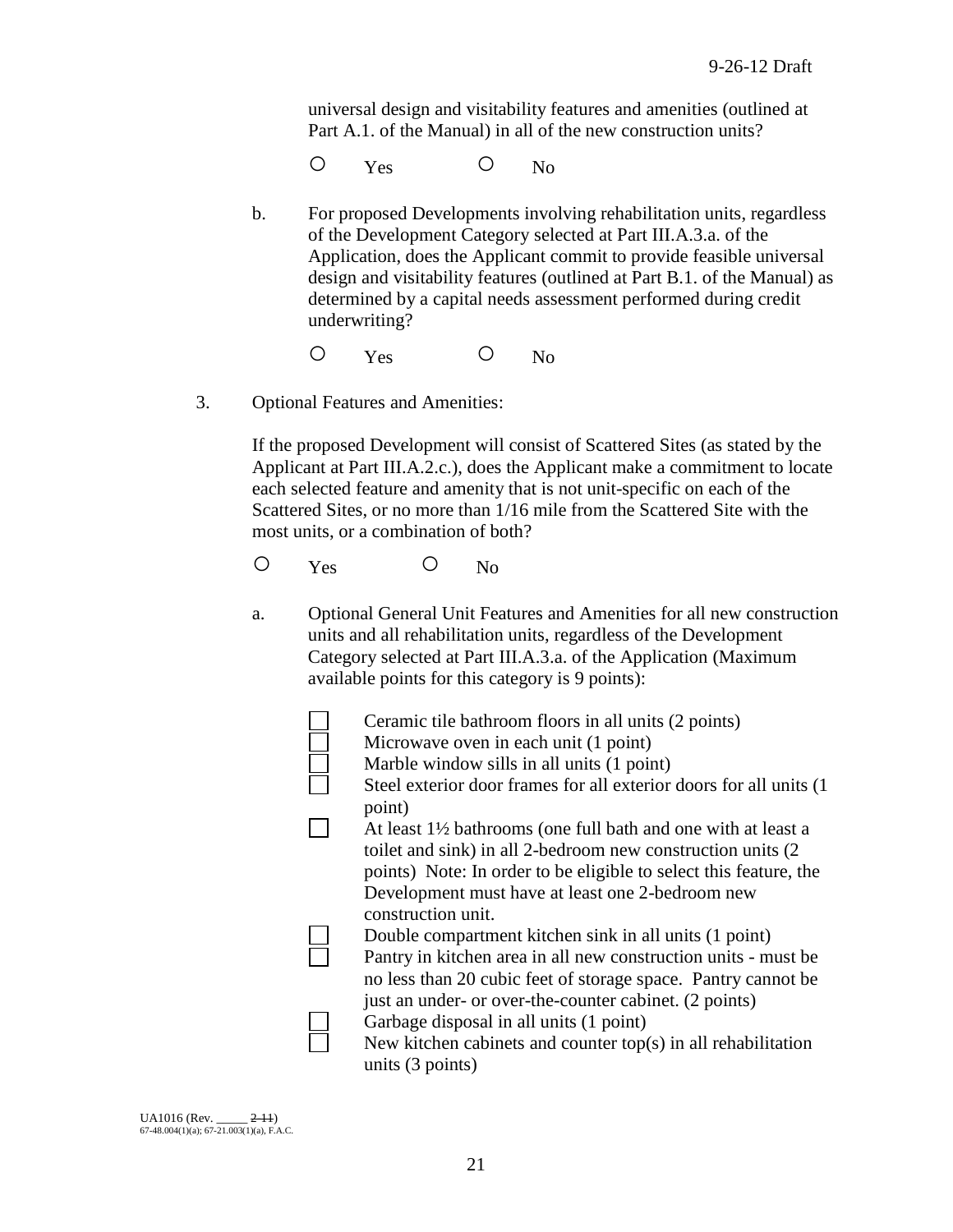| New bathroom cabinet(s), excluding medicine cabinet, in all<br>rehabilitation units (1 point)<br>New plumbing fixtures in kitchen and bathroom(s) in all<br>rehabilitation units [minimum of new sink and new faucets in<br>kitchen and minimum of new tub, new toilet, new sink and new<br>faucets in bathroom(s)] $(3 \text{ points})$                                |
|-------------------------------------------------------------------------------------------------------------------------------------------------------------------------------------------------------------------------------------------------------------------------------------------------------------------------------------------------------------------------|
| Optional Features and Amenities for All Developments Except SRO<br>(Maximum available points for this category is 12 points):                                                                                                                                                                                                                                           |
| 30 Year expected life roofing on all buildings (2 points)<br>Gated community with "carded" or "touchpad" entry or<br>security guard, or if 2 or more stories, "carded" or "touchpad"<br>secure entry to each building (2 points)                                                                                                                                        |
| Emergency call service in all units (3 points)<br>Exercise room with appropriate equipment (1 point)<br>Community center or clubhouse (3 points)                                                                                                                                                                                                                        |
| Swimming pool (2 points)<br>Playground/tot lot, accessible to children with disabilities (must<br>be sized in proportion to Development's size and expected<br>resident population with age-appropriate equipment) (2 points)                                                                                                                                           |
| Car care area (for car cleaning/washing/vacuuming) (1 point)<br>Two or more parking spaces per total number of units (1 point)<br>Picnic area with hard cover permanent roof of a design<br>compatible with the Development, open on all sides, containing<br>at least three permanent picnic tables with benches and an<br>adjoining permanent outdoor grill (1 point) |
| Library consisting of a minimum of 100 books and 5 current<br>magazine subscriptions (1 point)<br>Computer lab on-site with minimum one computer per $20\overline{30}$                                                                                                                                                                                                  |
| units, with internet access, basic word processing, spreadsheets<br>and assorted educational and entertainment software programs<br>and at least one printer (1 point)                                                                                                                                                                                                  |
| Each unit wired for high speed internet (1 point)<br>Applicant may select only one of the following two items (zero points)<br>will be awarded if both items are selected):                                                                                                                                                                                             |
| $\forall$ Outside recreation facility consisting of shuffleboard court and<br>appropriate equipment, bocce ball court or lawn bowling court<br>and appropriate equipment, tennis court, full basketball court or<br>volleyball court. (Specific facility will be committed to during<br>credit underwriting) (2 points)                                                 |
| Outside recreation facilities. Applicant must identify two (2)                                                                                                                                                                                                                                                                                                          |
|                                                                                                                                                                                                                                                                                                                                                                         |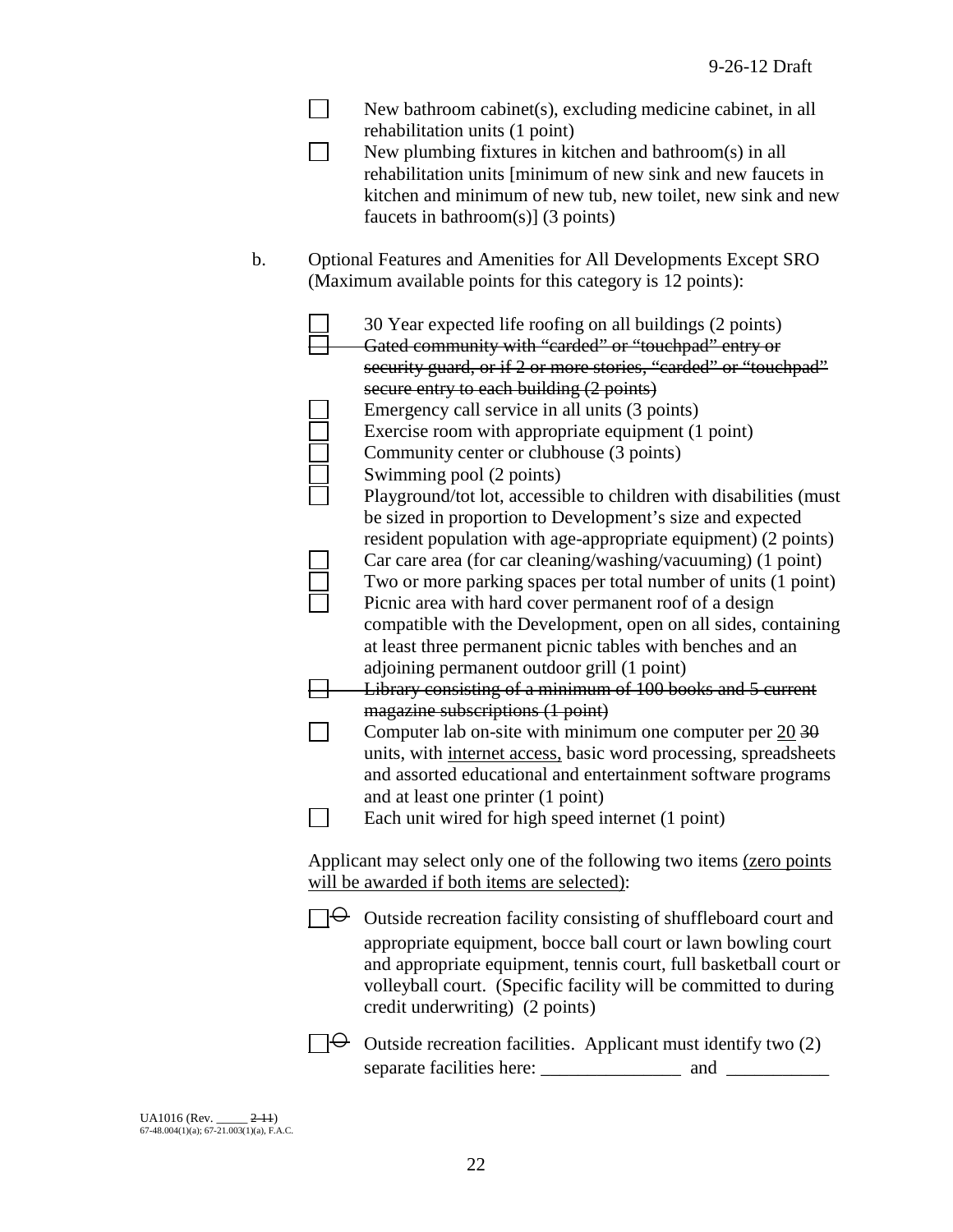(Facilities must be approved by Corporation staff and servicers during credit underwriting) (2 points)

Applicant may select only one of the following two items (zero points will be awarded if both items are selected):

| $\Theta$ Laundry hook-ups and space for full-size washer and dryer |
|--------------------------------------------------------------------|
| inside each unit (1 point)                                         |

 $\Box \Theta$  Dryer and Energy Star qualified washer in a dedicated space with hook-ups within each unit, provided at no charge to the resident during the term of any lease (3 points)

Applicant may select only one of the following two items (zero points will be awarded if both items are selected):

 $\Theta$  Laundry facilities with full-size dryers and Energy Star qualified washers available in at least one common area on site – minimum 1 washer and 1 dryer for every 12 units (1 point)



 $\Box$ 

 $\Box$ 

 $\Box \Theta$  Laundry facilities with full-size dryers and Energy Star qualified washers available in at least one common area on every floor in each building of the Development if Development consists of more than one building and/or more than one story – minimum 1 washer and 1 dryer for every 12 units (2 points)

Applicants that selected Single Family Rental, Duplexes, or Quadraplexes at Part III.A.4. may select any of the following:

Garage for each unit which consists of a permanent, fully enclosable structure designed to accommodate one or more automobiles, either attached to the unit or detached but located on the same property, provided at no charge to the resident (3 points)

 $\Box$ Carport for each unit which consists of a permanent covered and paved area, attached to the unit and designed to accommodate one or more automobiles, provided at no charge to the resident (2 points)

Fenced back yard for each unit which consists of a portion of the property behind each unit that is enclosed by a wood, privacy or chain link fence of a minimum height of 48". Direct access to the fenced back yard for each unit must be afforded solely by a door from that unit and no other unit (2 points)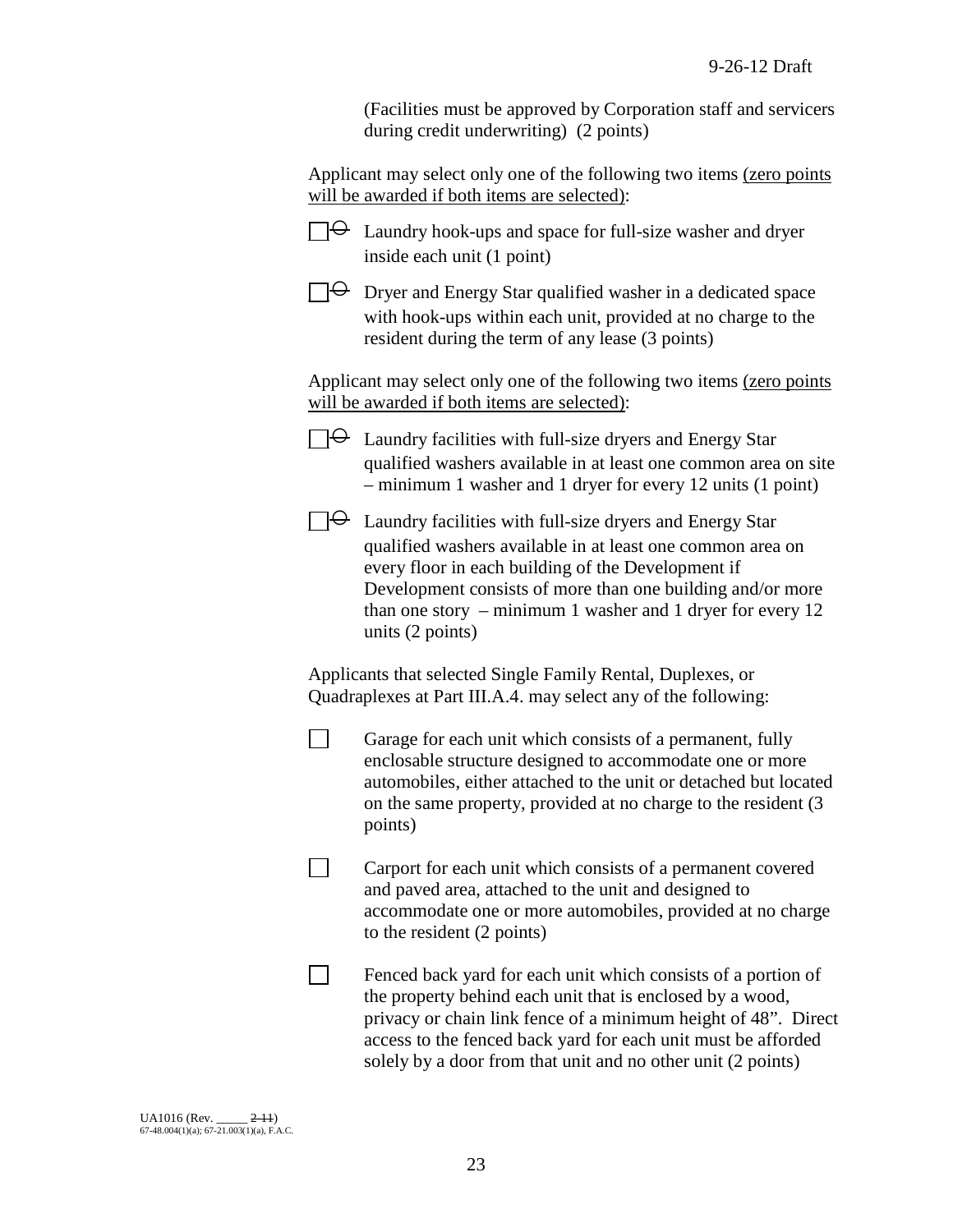c. Optional Features and Amenities for SRO Developments (Maximum available points for this category is 12 points):

| 30 Year expected life roofing on all buildings (2 points)<br>Gated community with "carded" or "touchpad" entry or<br>security guard, or if 2 or more stories, "carded" or "touchpad" |
|--------------------------------------------------------------------------------------------------------------------------------------------------------------------------------------|
| secure entry to each building (2 points)                                                                                                                                             |
| Emergency call service in all units (3 points)<br>Exercise room with appropriate equipment (2 points)                                                                                |
| Secure, enclosed bicycle storage provided at no charge to the                                                                                                                        |
| resident (1 point)                                                                                                                                                                   |
| Cable or satellite TV hook-up in each unit and, if the                                                                                                                               |
| Development offers cable or satellite TV service to the                                                                                                                              |
| residents, the price cannot exceed the market rate for service of                                                                                                                    |
| similar quality available to the Development's residents from a                                                                                                                      |
| primary provider of cable or satellite TV (1 point)                                                                                                                                  |
| Picnic area with hard cover permanent roof of a design                                                                                                                               |
| compatible with the Development, open on all sides, containing                                                                                                                       |
| at least three permanent picnic tables with benches and an                                                                                                                           |
| adjoining permanent outdoor grill (1 point)                                                                                                                                          |
| Library consisting of a minimum of 100 books and 5 current<br>magazine subscriptions (1 point)                                                                                       |
| Computer lab on-site with minimum one computer per $20\overline{30}$                                                                                                                 |
| units, with internet access, basic word processing, spreadsheets                                                                                                                     |
| and assorted educational and entertainment software programs                                                                                                                         |
| and at least one printer (1 point)                                                                                                                                                   |
|                                                                                                                                                                                      |
| Applicant may select only one of the following two items (zero points                                                                                                                |
| will be awarded if both items are selected):                                                                                                                                         |
| Outside recreation facility consisting of shuffleboard court and                                                                                                                     |
| appropriate equipment, bocce ball court or lawn bowling court                                                                                                                        |
| and appropriate equipment, tennis court, full basketball court or                                                                                                                    |
|                                                                                                                                                                                      |
| volleyball court. (Specific facility will be committed to during                                                                                                                     |
| credit underwriting) (2 points)                                                                                                                                                      |
|                                                                                                                                                                                      |
| $\Theta$ Outside recreation facilities. Applicant must identify two (2)                                                                                                              |
|                                                                                                                                                                                      |
| (Facilities must be approved by Corporation staff and servicers                                                                                                                      |
| during credit underwriting) (2 points)                                                                                                                                               |
| Applicant may select only one of the following two items (zero points                                                                                                                |
| will be awarded if both items are selected):                                                                                                                                         |
| $\Theta$ Laundry facilities with full-size dryers and Energy Star                                                                                                                    |
| qualified washers available in at least one common area on site                                                                                                                      |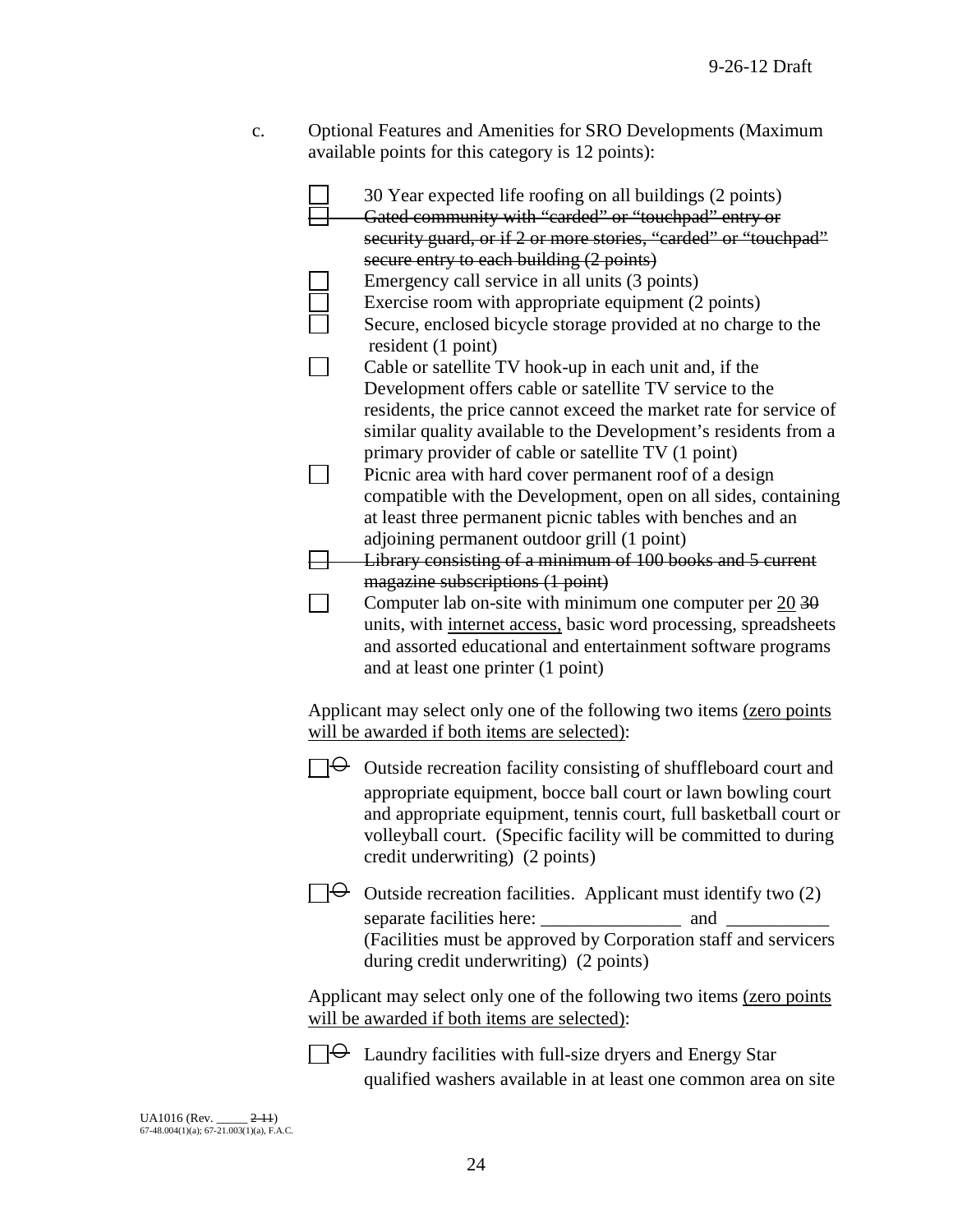– minimum 1 washer and 1 dryer for every 12 units (1 point)

- $\exists \Theta$  Laundry facilities with full-size dryers and Energy Star qualified washers available in at least one common area on every floor in each building of the Development if Development consists of more than one building and/or more than one story – minimum 1 washer and 1 dryer for every 12 units (2 points)
- d. Optional Universal Design and Visitability Unit Features (10 Points)

Does the Applicant commit to (i) provide all of the Optional Universal Design and Visitability features (outlined in Part A.2. of the Manual) in at least 15 percent of the proposed Development's new construction units, if any, and (ii) provide as many of the Optional Universal Design and Visitability features (outlined in Part B.2. of the Manual) as feasible, based on the capital needs assessment, in at least 15 percent of the proposed Development's rehabilitation units, if any?

O Yes O No

- 4. Energy Features for all units in the Development:
	- a. For proposed Developments involving new construction units, regardless of the Development Category selected at Part III.A.3.a. of the Application, does the Applicant commit that (i) each new construction unit in the proposed Development will include the required energy features outlined at Part III.B.4.a.(1) of the Instructions, (ii) units in Type 1 Buildings that is eligible for the Energy Star New Homes (Florida standard) will meet the requirements outlined in Part III.B.4.a.(2)(a) of the Instructions achieve a Home Energy Rating System (HERS) Index of 77 or below, and (iii) all Type 2 Buildings will meet the requirements outlined in Part III.B.4.a.(2)(b) of the Instructions each new construction unit in the proposed Development that is not eligible for the Energy Star New Homes will include, at a minimum, the energy features set out in Part III.B.4.a. of the Instructions?

O Yes O No

b. For proposed Developments involving rehabilitation units, regardless of the Development Category selected at Part III.A.3.a. of the Application, does the Applicant commit to provide feasible energy features (outlined in Part III.B.4.b. of the Instructions) as determined by a capital needs assessment performed during credit underwriting for all rehabilitation units?

O Yes O No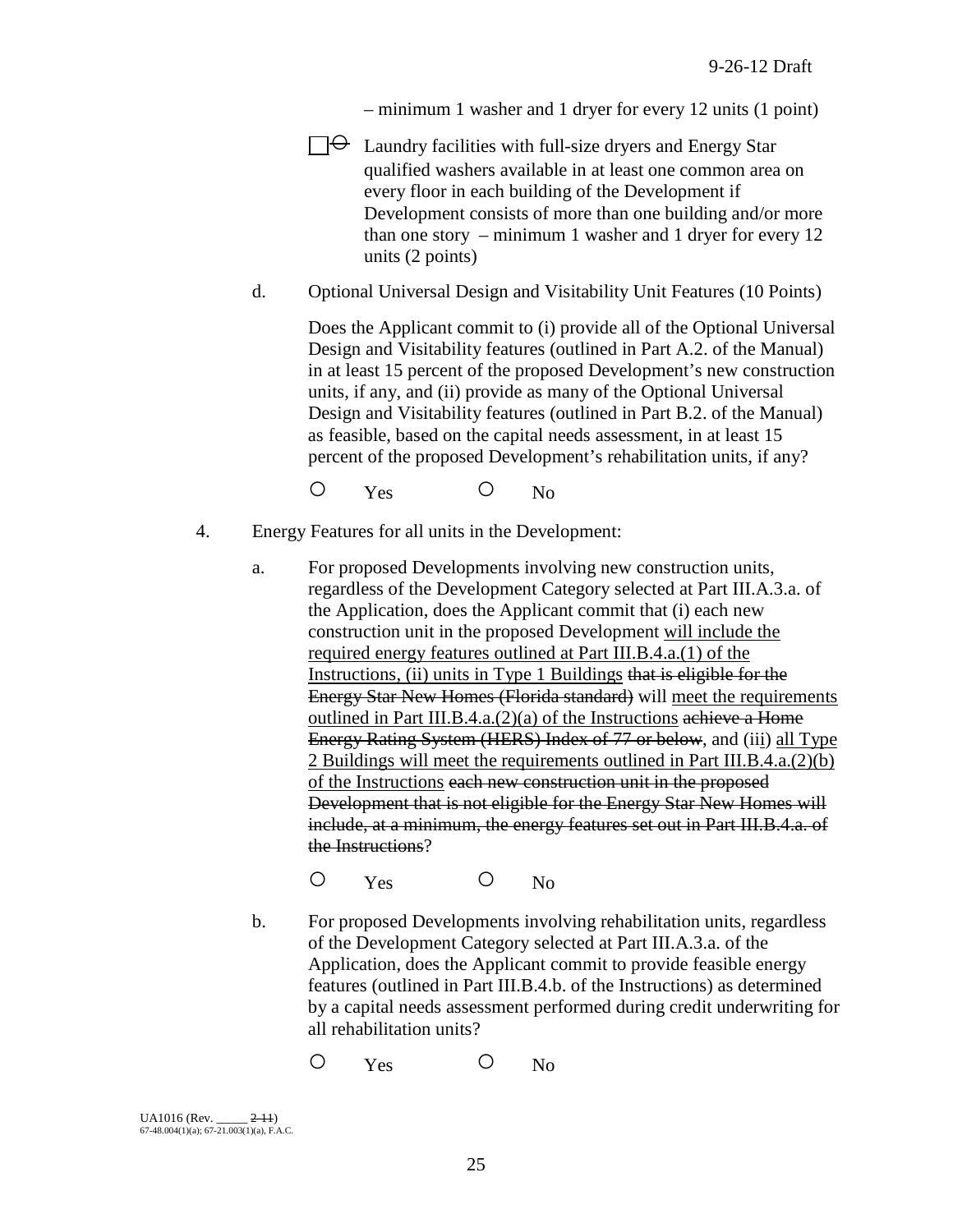5. Green Building:

Applicant may select either Item (a) or Item (b) below, whichever Green Building option applies to the Development Category of the proposed Development. (Zero points will be awarded if both items are selected):

| $\Theta$ a. | Green Building Options for Applications with the |
|-------------|--------------------------------------------------|
|             | Development Category of New Construction or      |
|             | Redevelopment (with or without Acquisition)      |

The Applicant may select one (1) of the following Green Building options (zero points will be awarded if both items are selected):

|    | (1)                      | Green Building Features (7 points)                                                                                                                                         |
|----|--------------------------|----------------------------------------------------------------------------------------------------------------------------------------------------------------------------|
|    |                          | By making this selection, the Applicant<br>commits to provide the Green Building features<br>outlined at Part III.B.5.a.(1) of the Application<br>Instructions.            |
|    | or                       |                                                                                                                                                                            |
|    | (2)                      | Green Building Certification (10 points)                                                                                                                                   |
|    |                          | By making this selection, the Applicant<br>commits to achieve one of the Green Building<br>Certifications listed at Part III.B.5.a.(2) of the<br>Application Instructions. |
| b. | Acquisition) (10 points) | Green Building Option for Applications with the Development<br>Category of Rehabilitation or Preservation (with or without                                                 |

By making this selection, the Applicant commits to provide the Green Building features outlined at Part III.B.5.b. of the Application Instructions.

# **C. Ability to Proceed**

or

- 1. Status of Site Plan Approval or Plat Approval:
	- a. Multifamily Developments must provide a properly completed and executed Local Government Verification of Status of Site Plan Approval for Multifamily Developments form behind a tab labeled "**Exhibit 26"**.

or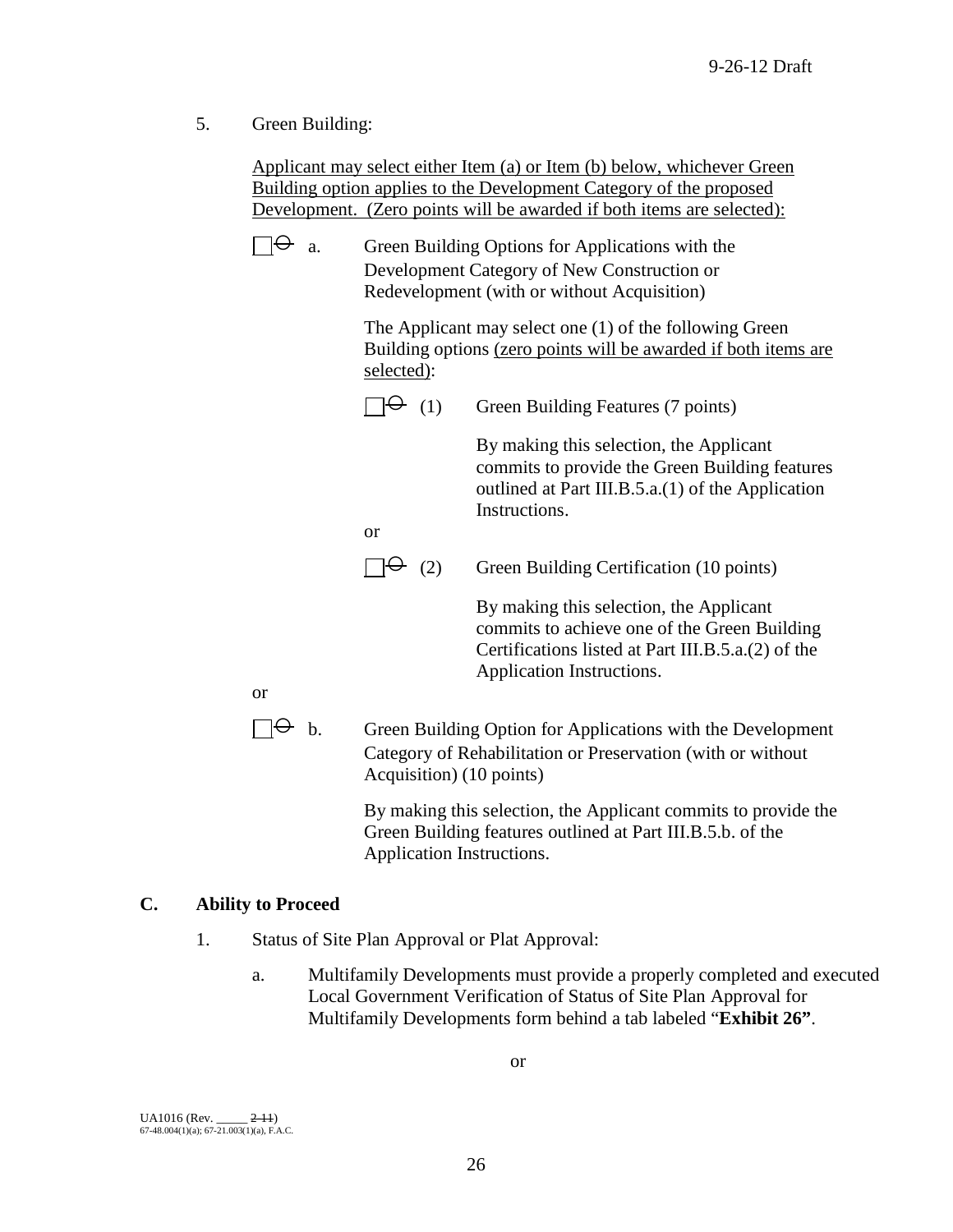- b. Single-Family Rental Developments must provide a properly completed and executed Local Government Verification of Status of Plat Approval for Single-Family Rental Developments form behind a tab labeled "**Exhibit 26**".
- 2. Evidence of Site Control:

Applicant must demonstrate site control by providing the following documentation:

a. Provide a fully executed eligible qualified contract for purchase and sale for the subject property behind a tab labeled "**Exhibit 27**".

or

b. Provide a recorded deed or recorded certificate of title behind a tab labeled "**Exhibit 27**".

or

- c. Provide a copy of the fully executed long-term lease behind a tab labeled "**Exhibit 27**".
- 3. Evidence of Infrastructure Availability:

With one exception, all Applicants must demonstrate that as of Application Deadline each type of infrastructure is available. The one exception is if the proposed Development consists of 100 percent rehabilitation units (as stated by the Applicant at Part III.A.6.b. of the Application) and meets the other criteria outlined at Part III.C.3. of the Instructions, the Application will automatically be deemed to meet threshold and receive 4 Ability to Proceed tie-breaker points without the requirement to demonstrate that as of Application Deadline each type of infrastructure is available.

Does the proposed Development qualify for the above-described exception making the Application eligible to automatically meet threshold and receive 4 Ability to Proceed tie-breaker points?

 $O$   $Y_{\text{es}}$   $O$   $N_0$ 

If "No", the Applicant must provide the following information:

a. Electricity – Provide a letter from the provider or a properly completed and executed Verification of Availability of Infrastructure – Electricity form behind a tab labeled "**Exhibit 28**".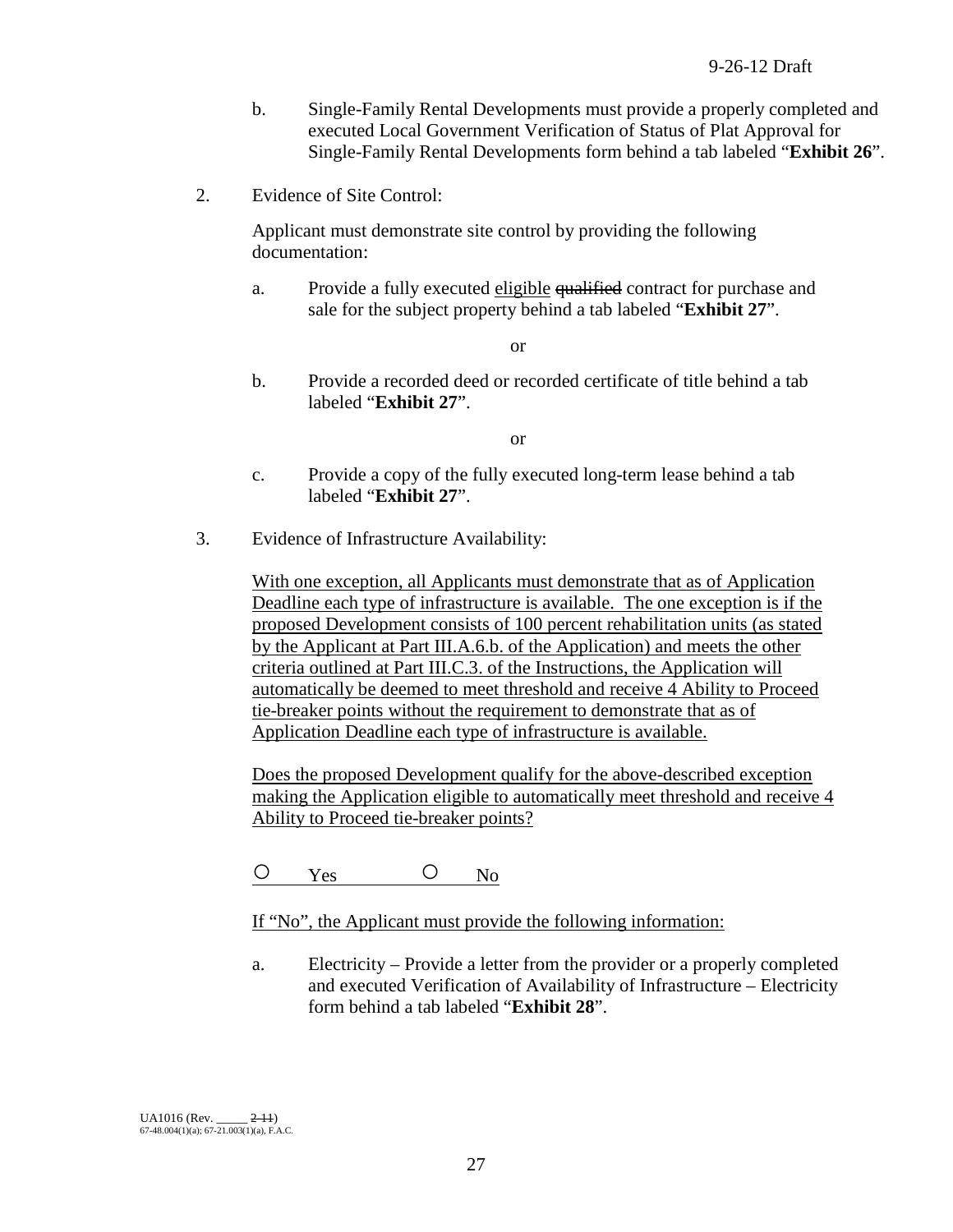- b. Water Provide a letter from the provider or a properly completed and executed Verification of Availability of Infrastructure – Water form behind a tab labeled "**Exhibit 29**".
- c. Sewer, Package Treatment or Septic Tank Provide a letter from the provider or a properly completed and executed Verification of Availability of Infrastructure – Sewer Capacity, Package Treatment, or Septic Tank form behind a tab labeled "**Exhibit 30**".
- d. Roads Provide a letter from the appropriate Local Government or a properly completed and executed Verification of Availability of Infrastructure – Roads form behind a tab labeled "**Exhibit 31**".
- 4. Evidence of Appropriate Zoning:
	- a. New Construction and Redevelopment Developments (at Part III.A.3.a. of the Application) – Provide a properly completed and executed Local Government Verification That Development Is Consistent With Zoning And Land Use Regulations form behind a tab labeled "**Exhibit 32**".

or

- b. Rehabilitation and Preservation Developments (at Part III.A.3.a. of the Application) – Provide a properly completed and executed Local Government Verification That Development Is Consistent With Zoning And Land Use Regulations form or a properly completed and executed Local Government Verification That Permits Are Not Required For This Development form behind a tab labeled "**Exhibit 32**".
- 5. Environmental Site Assessment (ESA):
	- a. Phase I ESA **–** Provide a properly completed and executed Verification of Environmental Safety – Phase I Site Assessment form behind a tab labeled "**Exhibit 33**".
	- b. Phase II ESA If applicable, provide a properly completed and executed Verification of Environmental Safety – Phase II Site Assessment form behind a tab labeled "**Exhibit 34**".

# **D. Demographic Commitment**

- $\bigcirc$  1. Elderly
	- a. Will the proposed Development be an ALF?

O Yes O No

UA1016 (Rev. \_\_\_\_\_ <del>2-11</del>)<br>67-48.004(1)(a); 67-21.003(1)(a), F.A.C.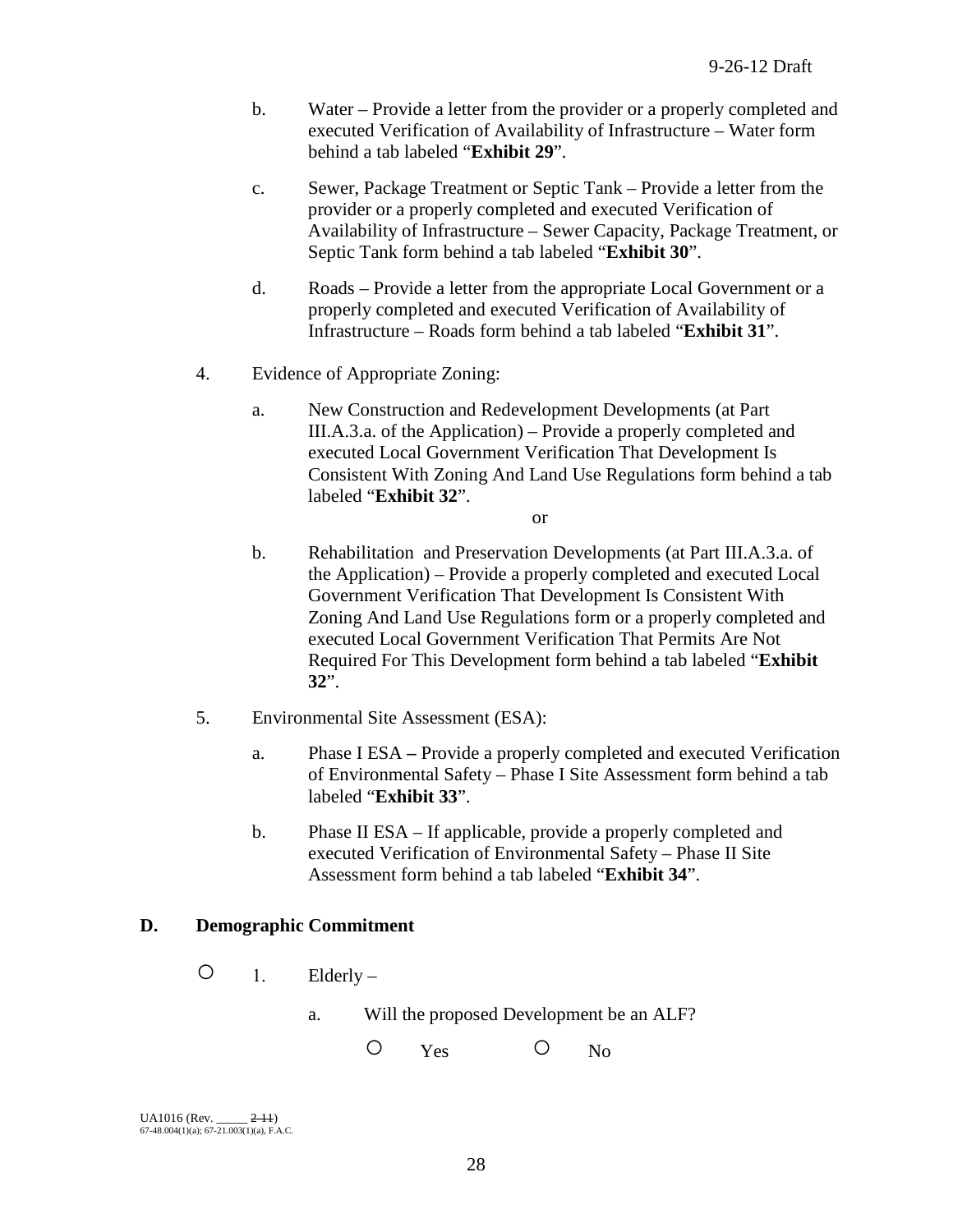- b. For all counties except Miami-Dade County and Broward County, if the Applicant selected the Development Category of Rehabilitation or Preservation (with or without Acquisition) at Part III.A.3.a. of the Application, does the proposed Development constitute an existing, occupied elderly housing facility that is operating as an elderly housing facility as set forth in the Federal Fair Housing Act as of the Application Deadline for the 2011 Universal Application Cycle?
	- O Yes O No
- c. Provide evidence of a local need for low-income Elderly housing (non-ALF or ALF) behind a tab labeled "**Exhibit 35**".
- 2. Farmworker or Commercial Fishing Worker Provide evidence of a local need for Farmworker or Commercial Fishing Worker housing behind a tab labeled "**Exhibit 35**".
- 3. Homeless Provide a properly completed and executed Verification of Inclusion in Local Homeless Continuum of Care Plan by Lead Agency form behind a tab labeled "**Exhibit 35**". If no Local Homeless Assistance Continuum of Care Plan exists, evidence of a local need for Homeless housing must be provided behind a tab labeled **"Exhibit 35"**.
- 4. Family Development will serve the general population.
- 5. Persons with Special Needs Provide evidence of a local need for housing for Persons with Special Needs behind a tab labeled "**Exhibit 35**".

## **E. Set-Aside Commitments**

- 1. MMRB and HC Applications:
	- a. Minimum Set-Aside:

Select one of the following:

○ 20% of units at 50% Area Median Income (AMI) or lower

or

○ 40% of units at 60% AMI or lower

or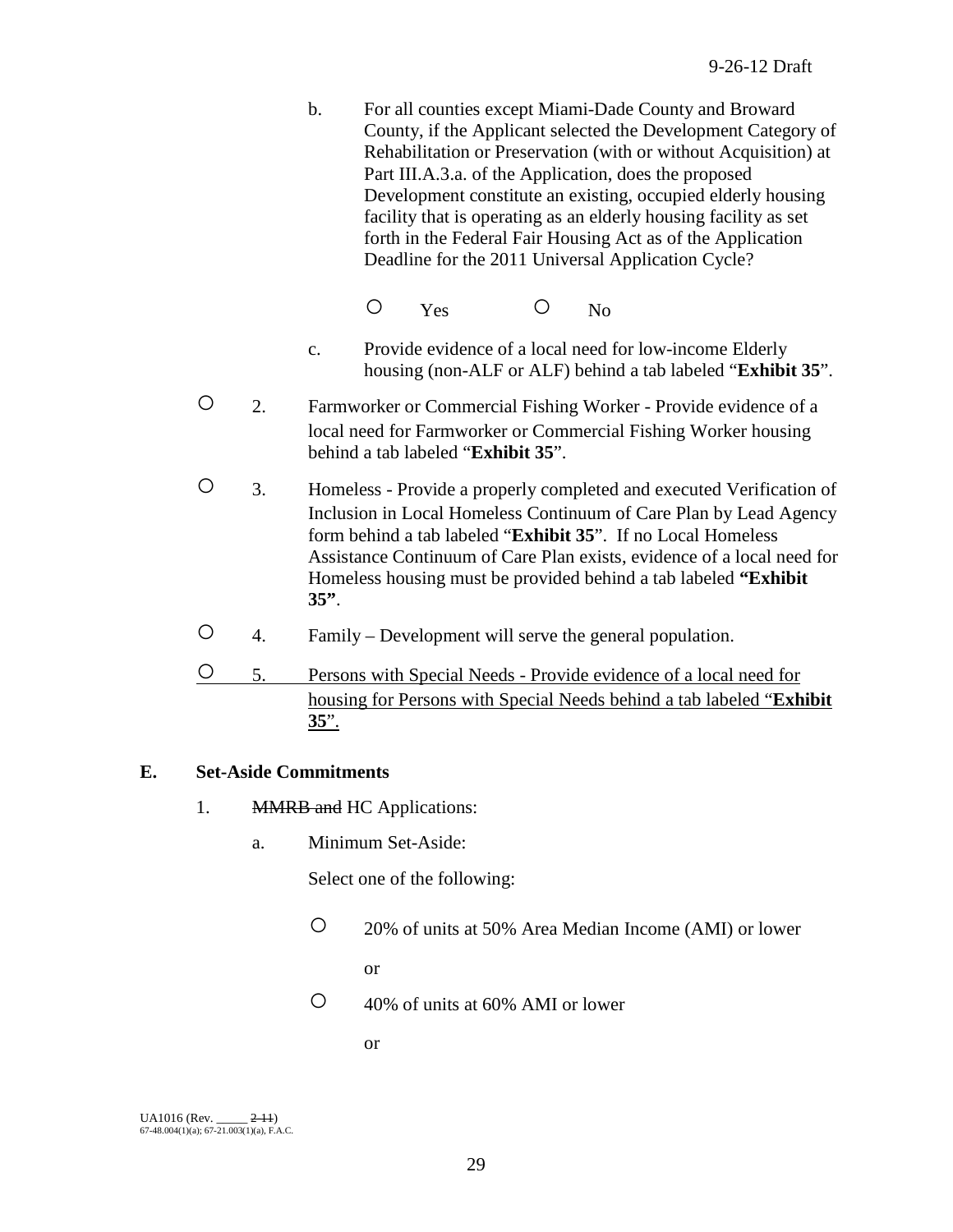- HC Applicants Only Deep rent skewing option as defined in Section 42, IRC, as amended
- b. Set-Aside Commitment:
	- (1) Does the proposed Development qualify as  $\underline{\text{an LDA}}$  a Set-Aside Location A Development?
		- O Yes O No
	- (2) If requesting Competitive HC with a Demographic Commitment at Part III.D. of Elderly Non-ALF, Farmworker/Commercial Fishing Worker, or Family, does the Applicant commit to (i) set aside at least 50 percent of the ELI units for Special Needs Households and (ii) develop and execute a Memorandum of Understanding with at least one designated Special Needs Household Referral Agency for the county where the proposed Development will be located?
		- O Yes O No
	- (3) All Applicants must enter all set-aside commitments (required set-asides and additional set-asides) on the total set-aside breakdown chart below.
		- $(a)$  If applying for Competitive HC\* or non-competitive HC only:

|             | Percentage of Residential Units |                 |
|-------------|---------------------------------|-----------------|
|             | Commitment for Competitive HC   | AMI Level       |
|             | or non-competitive HC only      |                 |
|             |                                 |                 |
|             | $\frac{0}{0}$                   | At or Below 25% |
|             | $\frac{0}{0}$                   | At or Below 28% |
|             | $\frac{0}{0}$                   | At or Below 30% |
|             | %                               | At or Below 33% |
|             | $\%$                            | At or Below 35% |
|             | $\%$                            | At or Below 40% |
|             | $\%$                            | At or Below 45% |
|             | $\frac{0}{0}$                   | At or Below 50% |
|             | %                               | At or Below 60% |
| 1 Set-Aside |                                 |                 |
| Percentage: | %                               |                 |
|             |                                 |                 |

\* One of the requirements for a proposed Development to qualify as a TOD Development is that at least 75 50 of the Development's set-aside units must be located within the designated TOD area. Set-aside units are calculated using the methodology described in Section 4.3.b. of the Ranking and Selection Criteria section of the Instructions.

(b) If applying for MMRB with or without non-competitive HC:

Percentage of Residential Units

 $UA1016$  (Rev.  $2-11$ ) 67-48.004(1)(a); 67-21.003(1)(a), F.A.C. Total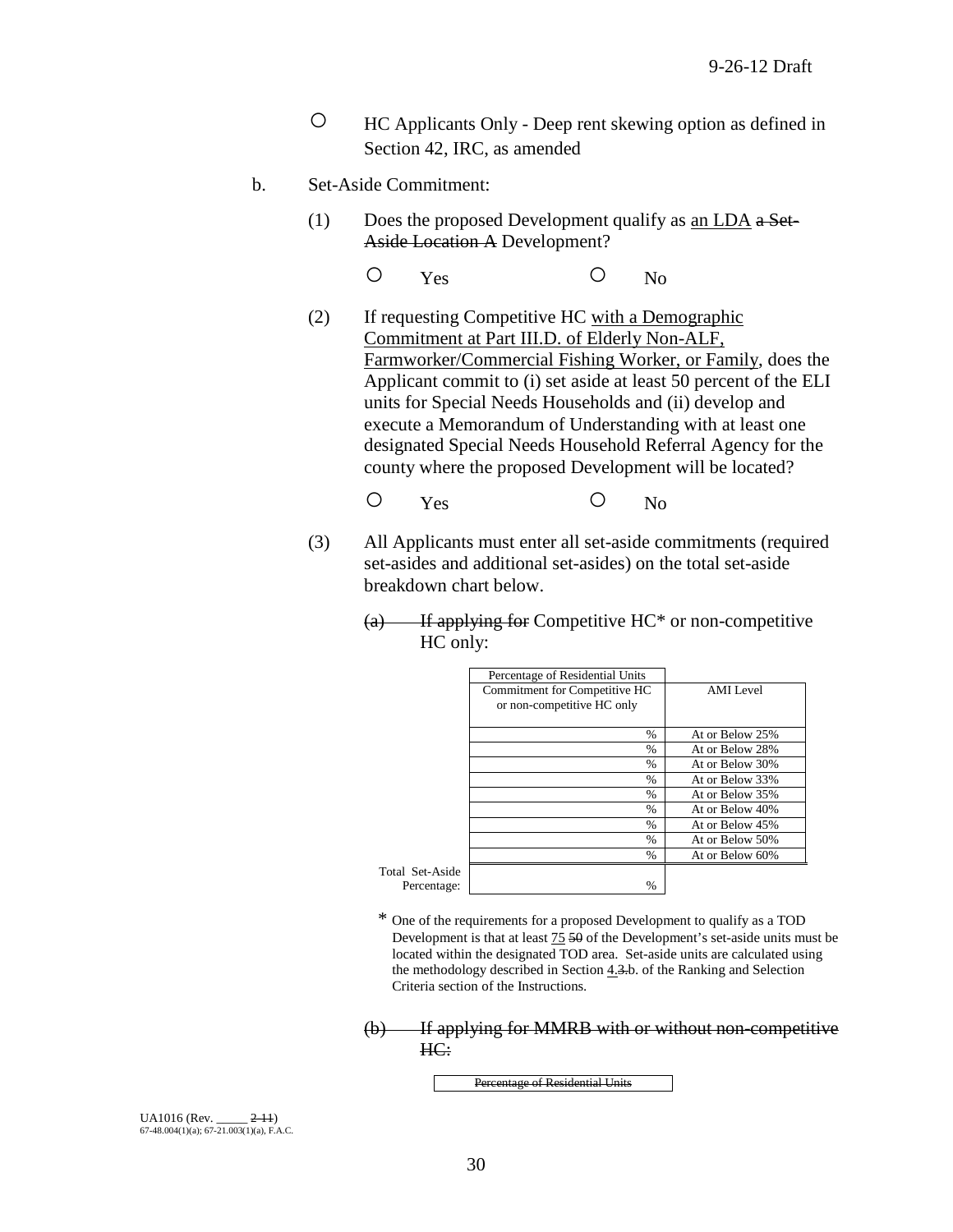|                        | Commitment for<br><b>MMRB</b> | Commitment for<br>non-competitive HC | <b>AMI Level</b> |
|------------------------|-------------------------------|--------------------------------------|------------------|
|                        | %                             | %                                    | At or Below 25%  |
|                        | $\frac{0}{0}$                 | $\frac{0}{0}$                        | At or Below 28%  |
|                        | %                             | %                                    | At or Below 30%  |
|                        | %                             | $\frac{9}{6}$                        | At or Below 33%  |
|                        | %                             | %                                    | At or Below 35%  |
|                        | $\frac{0}{0}$                 | $\frac{0}{6}$                        | At or Below 40%  |
|                        | $\frac{0}{6}$                 | $\frac{0}{6}$                        | At or Below 45%  |
|                        | $\frac{0}{6}$                 | $\frac{0}{6}$                        | At or Below 50%  |
|                        | $\frac{0}{0}$                 | $\frac{0}{6}$                        | At or Below 60%  |
| <b>Total Set-Aside</b> |                               |                                      |                  |
| Percentage:            | $\frac{0}{0}$                 | $\frac{0}{6}$                        |                  |

## 2. HOME Applications:

a. Minimum Number of HOME-Assisted Units Required by HUD (Applicants requesting Competitive HC and HOME):

|    |               | (1)                          | HOME loan requested:                                                                                                                           | \$   |
|----|---------------|------------------------------|------------------------------------------------------------------------------------------------------------------------------------------------|------|
|    |               | (2)                          | <b>Total Development Cost:</b>                                                                                                                 | \$   |
|    |               | (3)                          | Percentage of Total Development Cost<br>provided by HOME Loan<br>(Divide $a(1)$ by $a(2)$ and round up to the next whole<br>percentage number) | $\%$ |
|    |               | (4)                          | Total number of units in Development:                                                                                                          |      |
|    |               | (5)                          | Minimum number of HOME-Assisted Units<br>Required by HUD:<br>(Multiply $a(4)$ by $a(3)$ , round up to the next whole<br>number)                |      |
|    |               | (6)                          | Minimum number of HOME-Assisted Units<br>as a percentage:<br>(Divide a.(5) by a.(4) and round percentage to two<br>decimal places)             | $\%$ |
|    | $\mathbf b$ . |                              | <b>Total Number of Set-Aside Units Committed for HOME</b><br><b>Summary of HOME-Assisted Units:</b>                                            |      |
|    |               | (1)                          | Low HOME Rent Units                                                                                                                            |      |
|    |               | (2)                          | High HOME Rent Units                                                                                                                           |      |
|    |               | (3)                          | <b>Total HOME -Assisted Units</b>                                                                                                              |      |
| 3. |               | <b>Affordability Period:</b> |                                                                                                                                                |      |

Applicant irrevocably commits to set aside units in the proposed Development for a total of \_\_\_\_\_\_\_\_\_\_\_ years.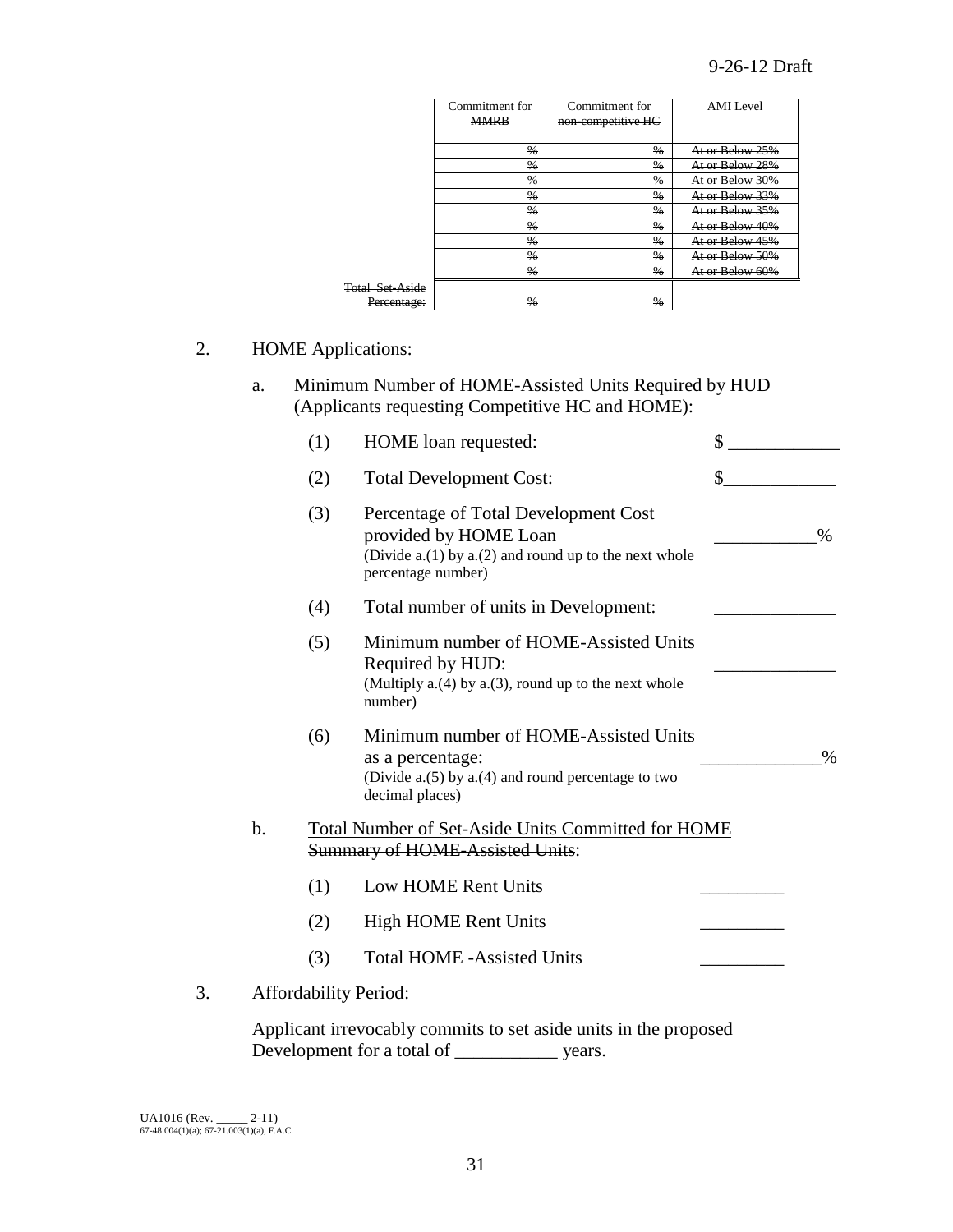## **F. Resident Programs**

- 1. Qualified Resident Programs for Family and Farmworker/Commercial Fishing Worker Non-Elderly and Non-Homeless Developments (Maximum 6 Points):
	- $\Box$ a. Homeownership Opportunity Program:
		- (1) Financial Assistance with Purchase of a Home (2 points)

OR For HC Single Family Rental Developments Only

- (2) Financial Assistance with Purchase of a Unit in the Development (1 point)
- b. After School Program for Children (3 points)
- $\Box$ c. First Time Homebuyer Seminars (1 point)
- d. Literacy Training (2 points)
- $\mathbb{R}^n$ e. Employment Assistance Program (2 points)

#### OR

- 2. Oualified Resident Programs for Homeless Developments SRO and Non-SRO (Maximum 6 Points):
	- a. The following resident programs are available for SRO Developments only:
		- $\Box$ (1) Staffed kitchen/Cafeteria (3 points)
		- $\Box$ (2) Daily Activities (3 points)
	- b. The following resident programs are available for Non-SRO Developments only:

|  | (1) | Homeownership Opportunity Program: |
|--|-----|------------------------------------|
|--|-----|------------------------------------|

○ (a) Financial Assistance with Purchase of a Home (2 points)

OR for HC Single Family Rental Developments Only

- (b) Financial Assistance with Purchase of a Unit in the Development (1 point)
- (2) After School Program for Children (3 points)
	- (3) First Time Homebuyer Seminars (1 point)

| <b>UA1016</b> (Rev.                            | $2-11$ |
|------------------------------------------------|--------|
| $67-48.004(1)(a)$ ; $67-21.003(1)(a)$ , F.A.C. |        |

 $\Box$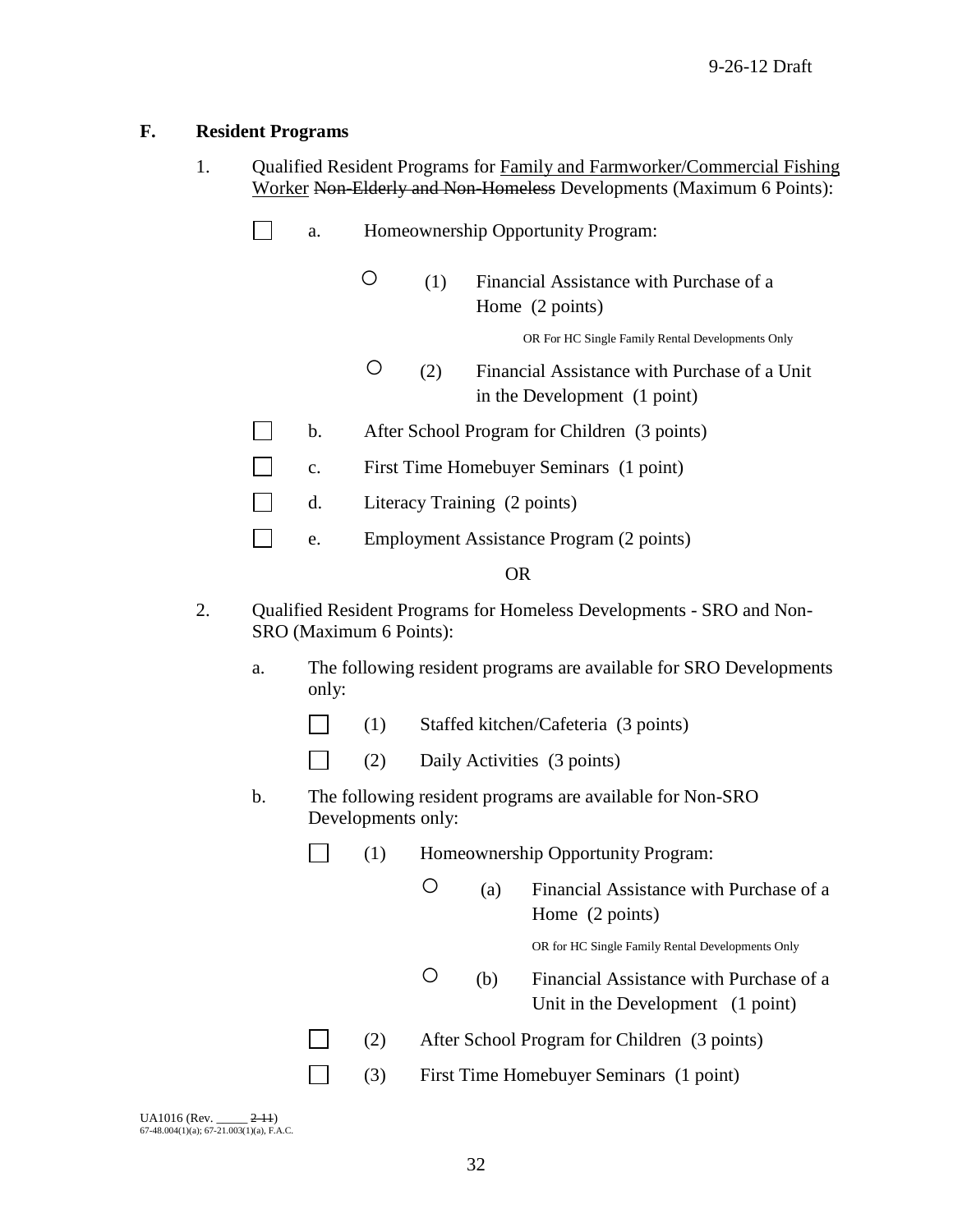| $\mathbf{c}$ . | The following resident programs are available for both SRO and Non- |
|----------------|---------------------------------------------------------------------|
|                | <b>SRO</b> Developments:                                            |

- $\Box$ (1) Literacy Training (2 points)
- $\Box$ (2) Employment Assistance Program (2 points)

OR

- 3. Qualified Resident Programs for Elderly Developments (Maximum 6 Points):
	- a. The following resident programs are available for Elderly Non-ALF Developments only:
		- $\Box$ (1) Daily Activities (3 points)
		- $\Box$ (2) Assistance with Light Housekeeping, Grocery Shopping and/or Laundry (1 point)
		- $\Box$ (3) Resident Assurance Check-In Program (2 points)
		- $\Box$ (4) Manager On-Site 24 Hours Per Day (3 points)
	- b. The following resident programs are available for Elderly ALF Developments only:
		- $\Box$ (1) Medication Administration (3 points)
		- $\Box$ (2) Services for Persons with Alzheimer's Disease and Other Related Disorders (3 points)
	- c. The following resident programs are available for both Elderly Non-ALF and Elderly ALF Developments:
		- $\Box$ (1) Private Transportation (3 points)
		- $\sim 10$ (2) Literacy Training (2 points)
		- $\Box$ (3) Computer Training (2 points)

#### OR

4. Qualified Resident Programs for Persons with Special Needs Developments (Maximum 6 Points):

| Private Transportation (3 points) |
|-----------------------------------|
|-----------------------------------|

b. Manager On-Site 24 Hours Per Day (3 points)

 $UA1016$  (Rev.  $2-11$ ) 67-48.004(1)(a); 67-21.003(1)(a), F.A.C.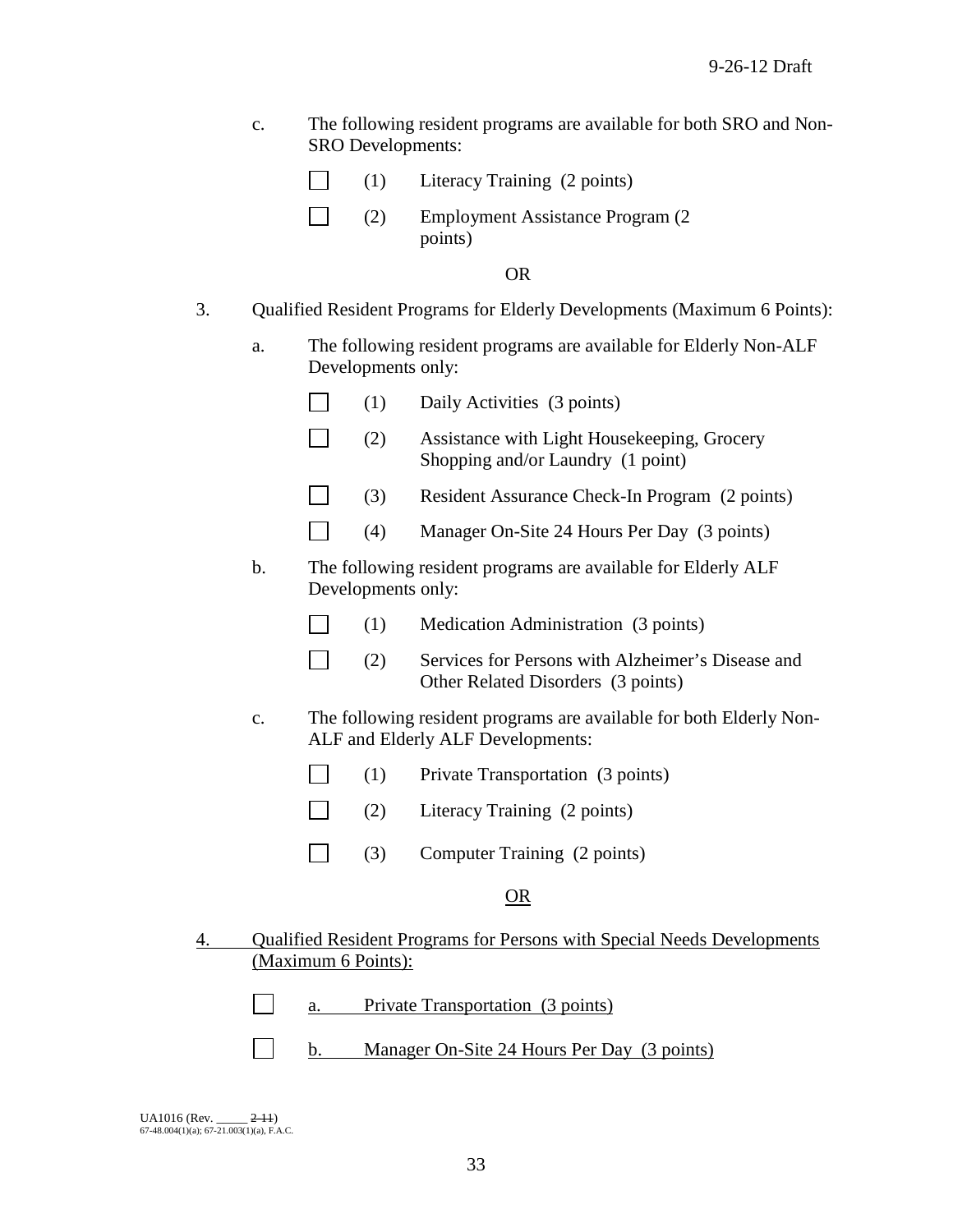|             | $c_{\cdot}$   |           | Supported Employment Program (4 points)                            |                            |                                                           |  |
|-------------|---------------|-----------|--------------------------------------------------------------------|----------------------------|-----------------------------------------------------------|--|
|             | d.            |           | <b>Effective Communication for Conflict Resolution (2 points)</b>  |                            |                                                           |  |
|             | e.            |           | <b>Safety Awareness Program (2 points)</b>                         |                            |                                                           |  |
|             | f.            |           | Stress Management (2 points)                                       |                            |                                                           |  |
|             |               |           |                                                                    |                            | <b>AND</b>                                                |  |
| <u>5.4.</u> |               |           | Qualified Resident Programs for ALL Applicants (Maximum 8 Points): |                            |                                                           |  |
|             | a.            |           |                                                                    | <b>Health and Wellness</b> |                                                           |  |
|             |               | (1)       |                                                                    | Developments:              | For All Developments Except Elderly ALF                   |  |
|             |               |           |                                                                    | (a)                        | Health Care (2 points)                                    |  |
|             |               |           |                                                                    | (b)                        | Health and Nutrition Classes (2 points)                   |  |
|             |               |           |                                                                    | (c)                        | Mentoring (2 points)                                      |  |
|             |               | <b>OR</b> |                                                                    |                            |                                                           |  |
|             |               | (2)       |                                                                    |                            | For Elderly ALF Developments only:                        |  |
|             |               |           |                                                                    | (a)                        | Health and Wellness Services and<br>Activities (2 points) |  |
|             |               |           |                                                                    | (b)                        | Mentoring and Intergenerational<br>(2 points)             |  |
|             | $\mathbf b$ . |           |                                                                    |                            | Resident Activities (2 points)                            |  |
|             | c.            |           |                                                                    |                            | Financial Counseling (2 points)                           |  |
|             | d.            |           |                                                                    |                            | English as a Second Language (2 points)                   |  |
|             | e.            |           |                                                                    |                            | Resident Assistance Referral Program (2 points)           |  |
|             | f.            |           |                                                                    |                            | Swimming Lessons (2 points)                               |  |
|             | g.            |           |                                                                    |                            | Life Safety Training (2 points)                           |  |
|             |               |           |                                                                    |                            |                                                           |  |

# **G. HOME Uniform Relocation Act** (Applications Requesting HOME)

1. Does any portion of the Development involve rehabilitation work?

○ Yes - Complete both questions 2 & 3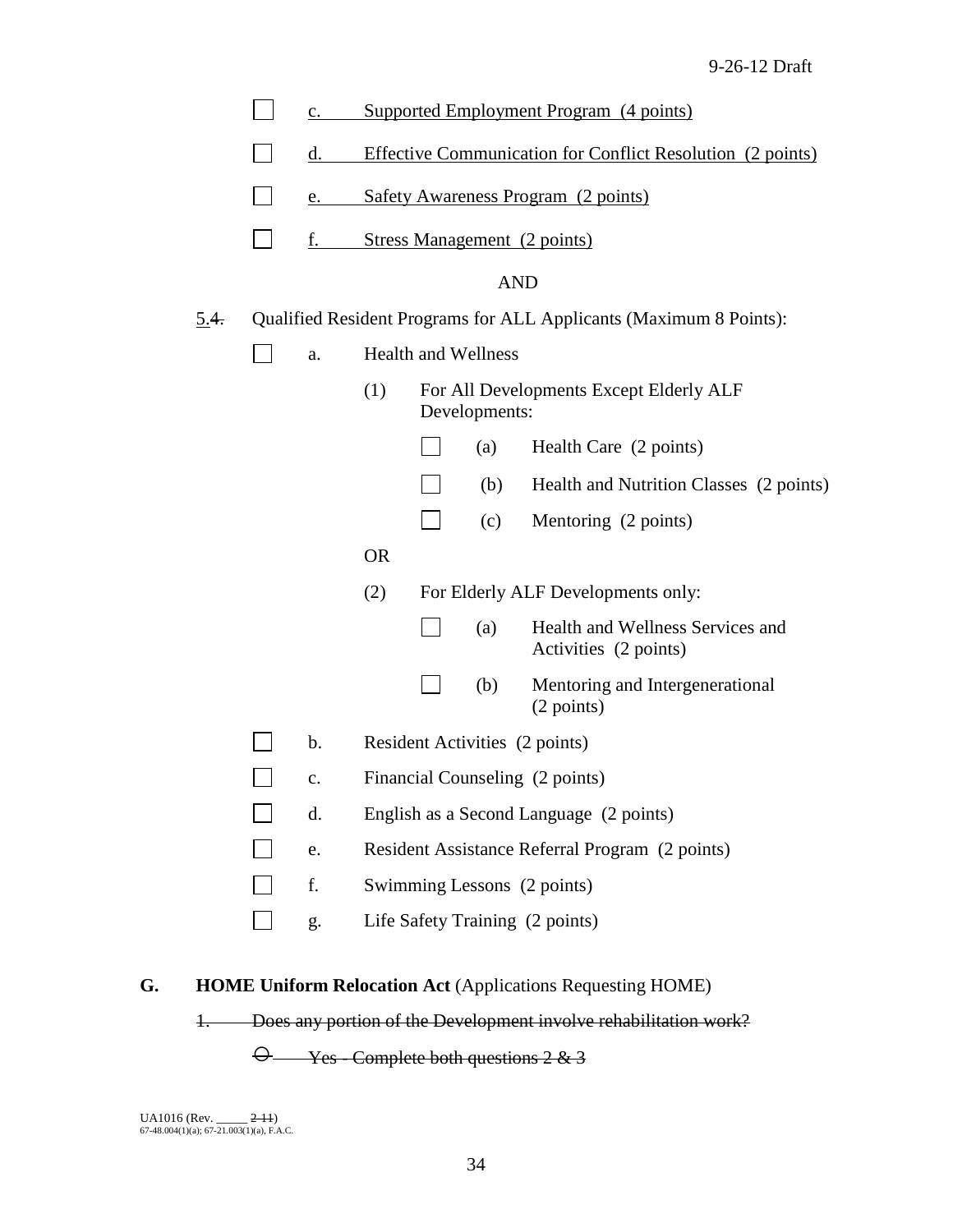$\Theta$  No - Complete question 3 only

- 2. Tenant Relocation Information for Existing Properties:
- $1. a.$  Are there any units occupied?
	- $\degree$  Yes Go to question 2. below Complete items b. f.
	- $\rm O$  No Go to question 3. below Skip items c. f.
- 2. Tenant Relocation Information for Existing Properties:
	- a.b. How many total units now exist in the development?
	- b.e. How many units are occupied?
	- c.d. Based on the income information of each tenant, is permanent relocation (displacement) anticipated during or after the construction/rehabilitation period?
		- Yes Number of units affected:\_\_\_\_\_
		- No
	- d.e. During rehabilitation, Wwill temporary relocation of any tenants be required?
		- Yes how many tenants will require temporary relocation? \_\_\_\_\_\_
		- $O$  No
	- e.f. Provide one copy of the required information in a separate notebook entitled "Relocation Documentation."
- 3. Uniform Relocation Act (URA) Acquisition Information (For All Development Categories):
	- a. Does the Applicant own the Development site as documented in the Site Control section of this Application?
		- Yes Provide a narrative regarding the acquisition behind a tab labeled **"Exhibit 36 35-A"** and skip items b. through d. below
		- No Answer item b. below
	- b. Is Applicant a private company?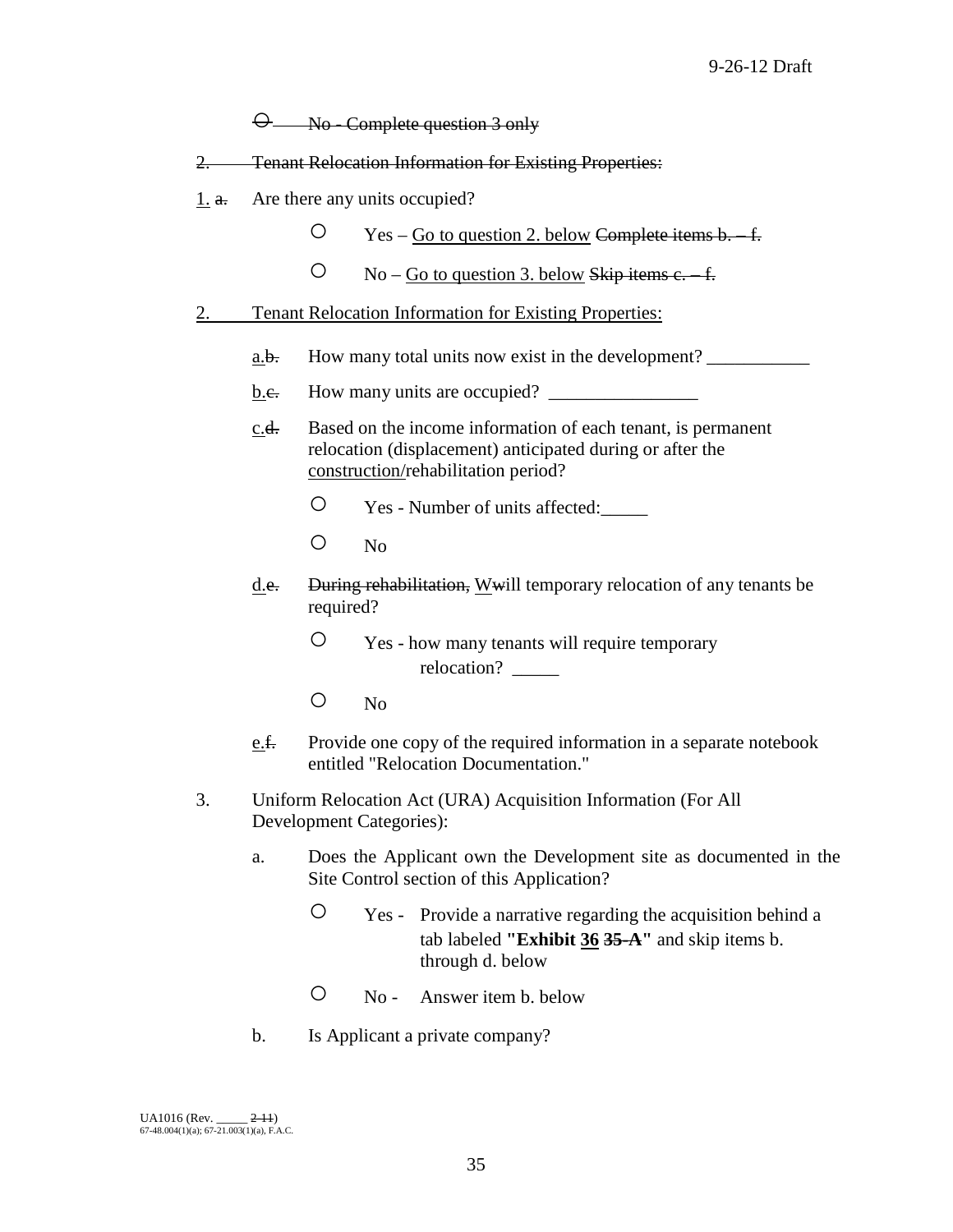- Yes Provide a copy of the notice provided to the seller behind a tab labeled **"Exhibit 36 35-B"** and skip items c. and d. below
- No Answer item c. below
- c. Is Applicant a public (government) Applicant?
	- Yes Answer item d. below
	- No Skip item d. below
- d. Does the Applicant have eminent domain power?
	- Yes Provide a copy of the required notice behind a tab labeled **"Exhibit 36 35-C"**
	- No Provide the required information behind a tab labeled **"Exhibit 36 35-C"**
- **H. HOME Certification of Consistency With the Consolidated Plan** (Applications Requesting HOME)

Provide documentation evidencing certification of consistency with Consolidated Plan behind a tab labeled **"Exhibit 37 35-D".**

# **I. HOME Other Federal Requirements** (Applications Requesting HOME)

1. Federal Labor Requirements:

Does the Development consist of 12 or more HOME-Assisted uUnits to be constructed under a single contract?

O Yes O No

2. Debarment and Suspension:

Provide the executed Contractor Certification behind a tab labeled "**Exhibit 38 35-E**"**.**

- 3. Lead Based Paint:
	- a. Did the Applicant answer "Yes" to question G.1. in this Application?
		- $\degree$  Yes answer item b. below
		- $\bigcirc$  No skip items b. and c. below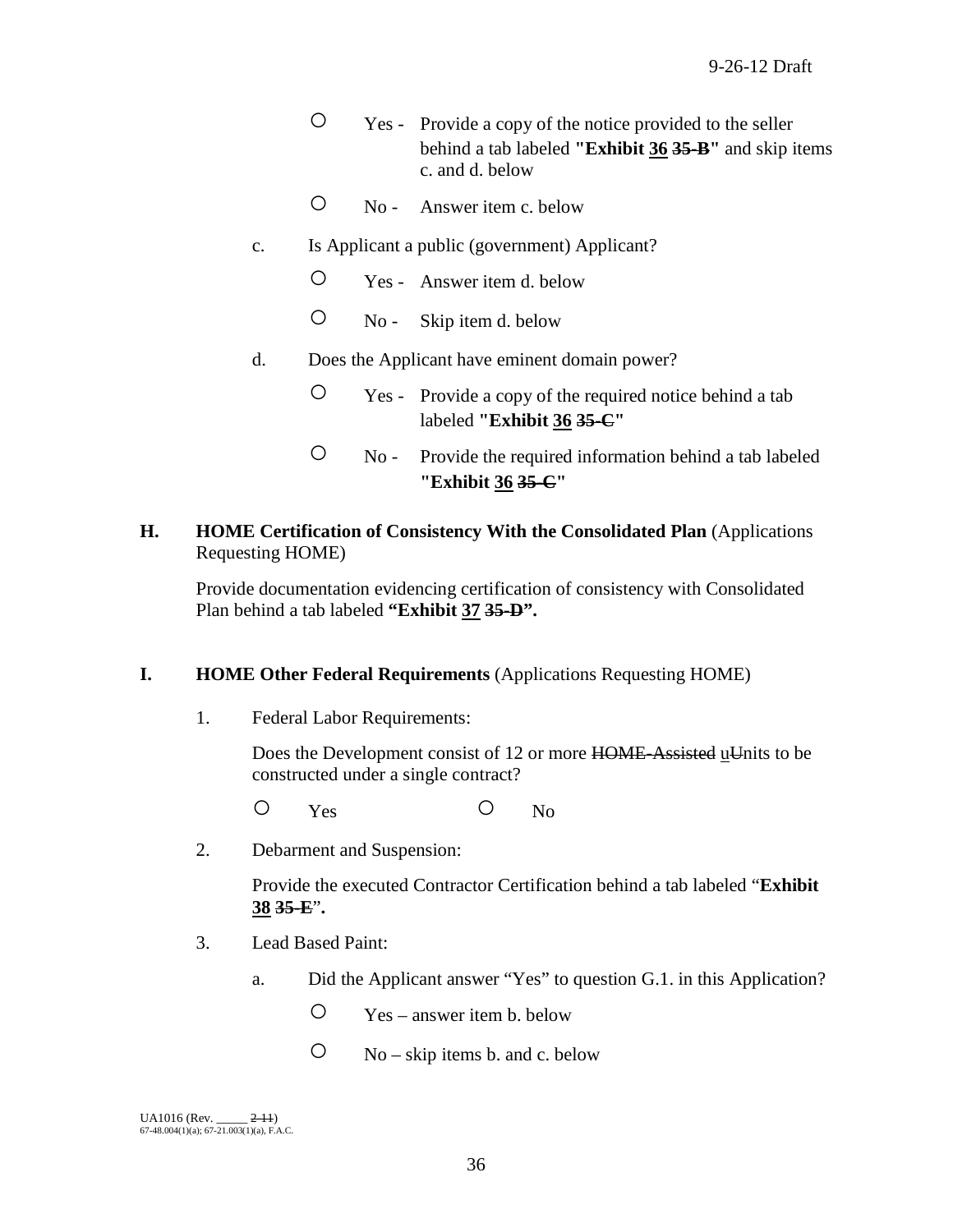- b. Was the Development to be rehabilitated built before 1978?
	- $\degree$  Yes answer item c. below
	- $\overline{O}$  No skip item c. below
- c. Is the Applicant purchasing the property?
	- Yes Provide a copy of the executed Disclosure of Information on Lead Based Paint and Lead Based Paint Hazards form behind a tab labeled "**Exhibit 38 35-F**".
	- No
- 4. Match:

List the amount of each source of Match and provide the required documentation behind a tab labeled **"Exhibit 38 35-G"** :

| a. | Source(s)                  |  |
|----|----------------------------|--|
|    |                            |  |
|    |                            |  |
|    |                            |  |
|    |                            |  |
| b. | <b>Total Match Amount:</b> |  |

# **Part IV. Local Government Support**

## **A. Contributions**

- 1. If the proposed Development does not meet one or more of the criteria listed in the Application Instructions to be eligible for an automatic 5 points, has a Local Government committed to provide a contribution to the proposed Development?
	- $O$  Yes  $O$  No  $O$  N/A

If "Yes", provide the following:

- a. The applicable Local Government Verification of Contribution form(s), as applicable:
- $a.(1)$  Local Government Verification of Contribution Grant form behind a tab labeled "**Exhibit 39 36**";
- b.(2) Local Government Verification of Contribution Fee Waiver form behind a tab labeled "**Exhibit 40 37**";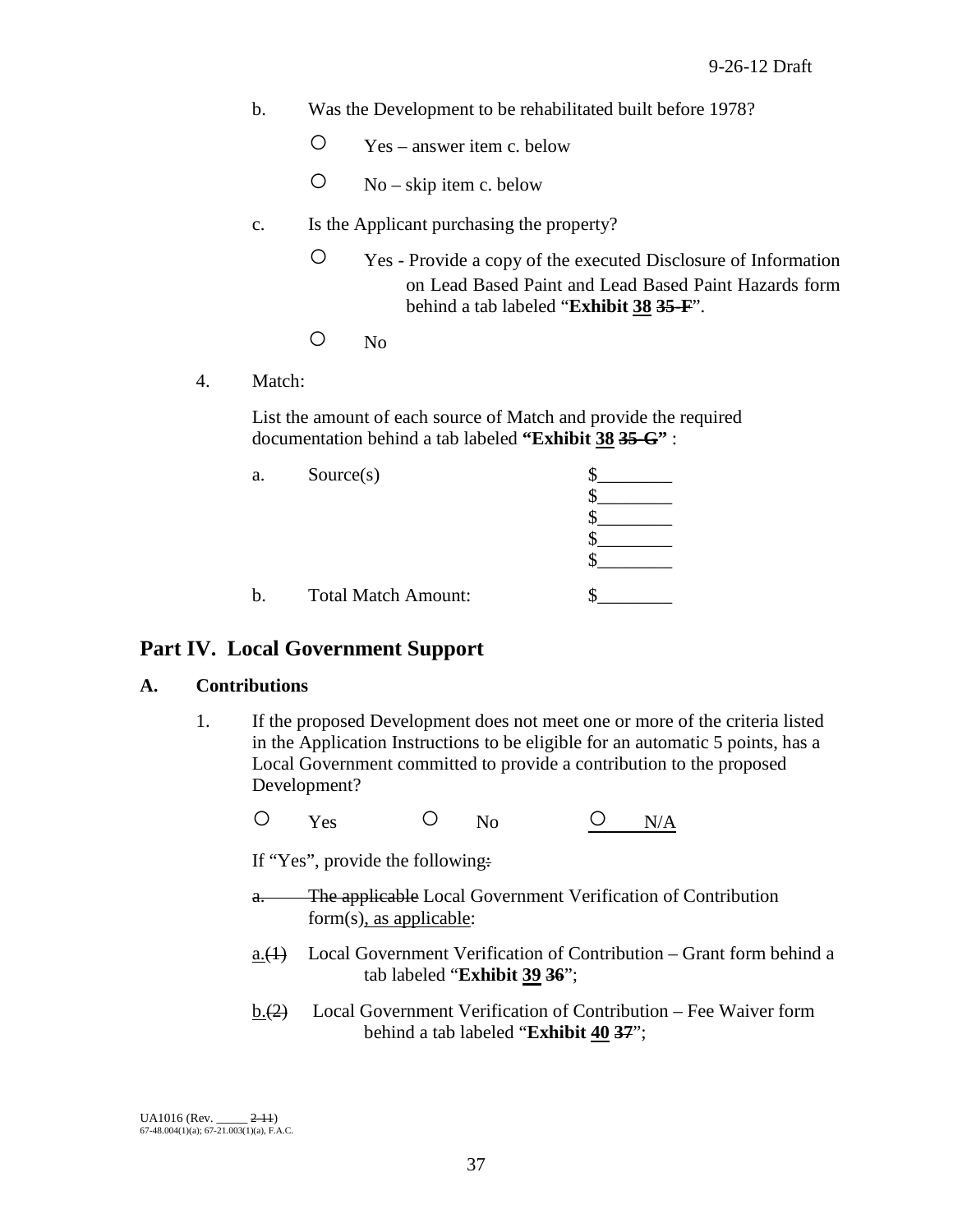- $c. (3)$  Local Government Verification of Contribution Loan form behind a tab labeled "**Exhibit 41 38**"; and/or
- d.(4) Local Government Verification of Contribution Fee Deferral form behind a tab labeled "**Exhibit 42 39**".
- b. The payment stream for all present value calculations (if contribution consists of a loan or deferred fee) and the calculations by which the total amount of each waiver is determined (if contribution consists of a fee waiver) must be provided behind the applicable exhibit tab.
- 2. For each Local Government contribution the Development will receive:
	- a. Enter the type of contribution (grant, loan, fee waiver or fee deferral) and the value (net present value for loans and fee deferrals) of each contribution:



# **B. Incentives**

If the Local Government provides planning efforts for affordable housing, provide a properly completed and executed Verification of Local Government Incentives for Affordable Housing form behind a tab labeled **"Exhibit 43"** indicating the incentives provided by the Local Government.

If the Local Government provides an expedited permitting process for affordable housing, provide the Local Government Verification of Affordable Housing Incentives – Expedited Permitting Process for Affordable Housing form behind a tab labeled "**Exhibit 40**".

- If the Local Government has an on-going and current process for providing contributions to affordable housing properties or developments, provide the Local Government Verification of Affordable Housing Incentives – Contributions to Affordable Housing Properties or Developments form behind a tab labeled "**Exhibit 41**".
- If the Local Government currently makes available to affordable housing properties or developments the modification of fee requirements, including reduction or waiver of fees and alternative methods of fee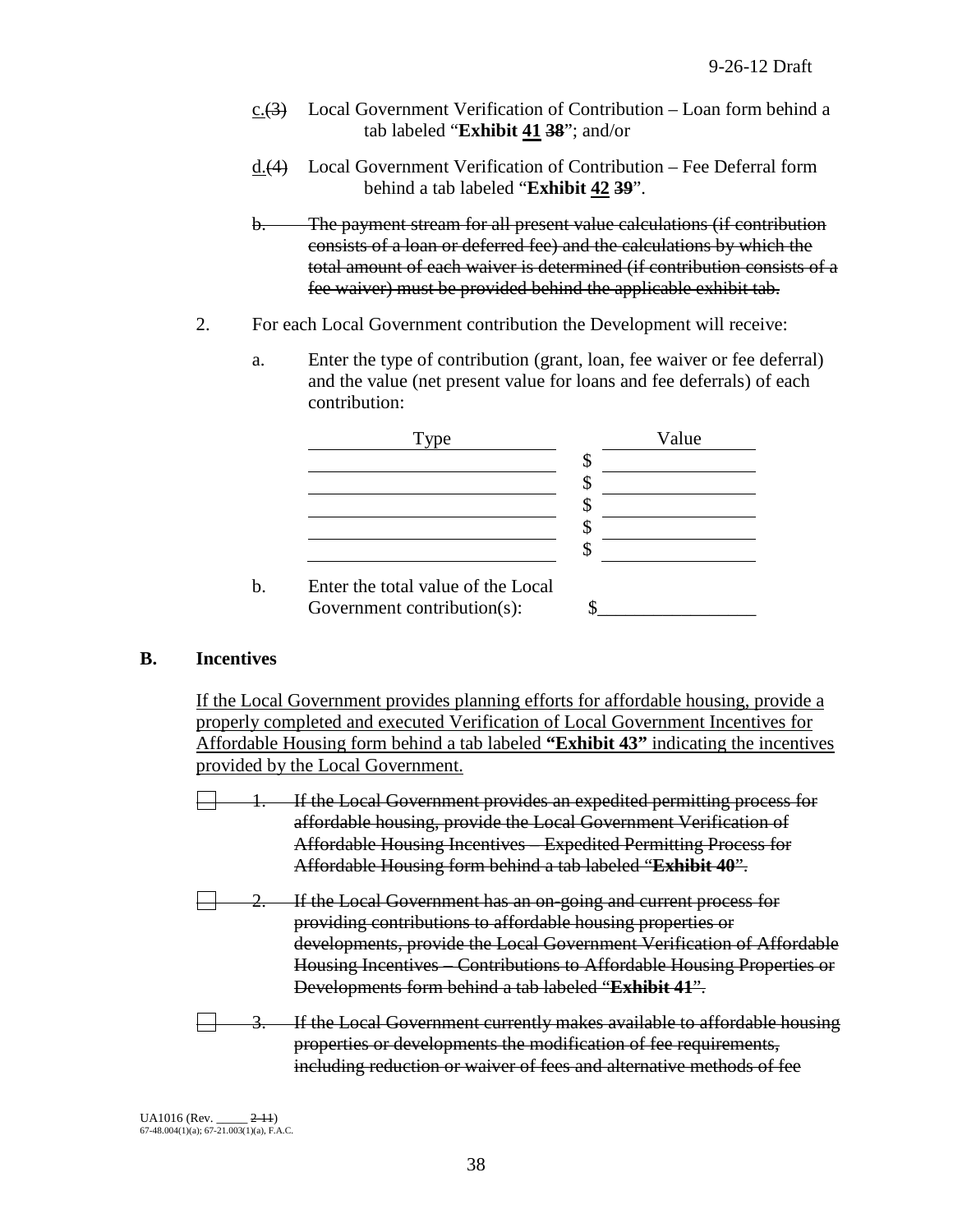payment, provide the Local Government Verification of Affordable Housing Incentives – Modification of Fee Requirements for Affordable Housing Properties or Developments form behind a tab labeled "**Exhibit 42**".

If the Local Government currently has a process, established by ordinance, resolution, plan or policy, that requires consideration of the impact of proposed policies, ordinances, regulations, or plan provisions on the cost of affordable housing prior to adoption of such policies, ordinances, regulations, or plan provisions, provide the Local Government Verification of Affordable Housing Incentives – Impact of Policies, Ordinances, Regulations or Plan Provisions on Cost of Affordable Housing Properties or Developments form behind a tab labeled "**Exhibit 43**".

# **Part V. Financing**

## **A. Funding:**

1. Funding Request:

| <b>Tax Exempt Multifamily Bonds</b> |  |
|-------------------------------------|--|
| <b>Taxable Multifamily Bonds</b>    |  |
| Competitive HC (annual amount)      |  |
| Non-competitive HC (annual amount)  |  |
| <b>HOME</b>                         |  |

- 2. Other Funding:
	- a. If a PLP loan has been awarded for this Development, provide the following information:

Corporation File # Amount of Funding \$

b. Other Corporation funds that will be incorporated as a source of financing for the proposed Development:

|     | <b>Corporation Program</b> | Corporation File | <b>Amount of Funding</b> |
|-----|----------------------------|------------------|--------------------------|
| (1) | SAIL                       |                  |                          |
| (2) | Tax-Exempt MMRB            |                  |                          |
| (3) | Non-competitive HC         |                  |                          |
| (4) | <b>Taxable MMRB</b>        |                  |                          |
| (5) | <b>EHCL</b>                |                  |                          |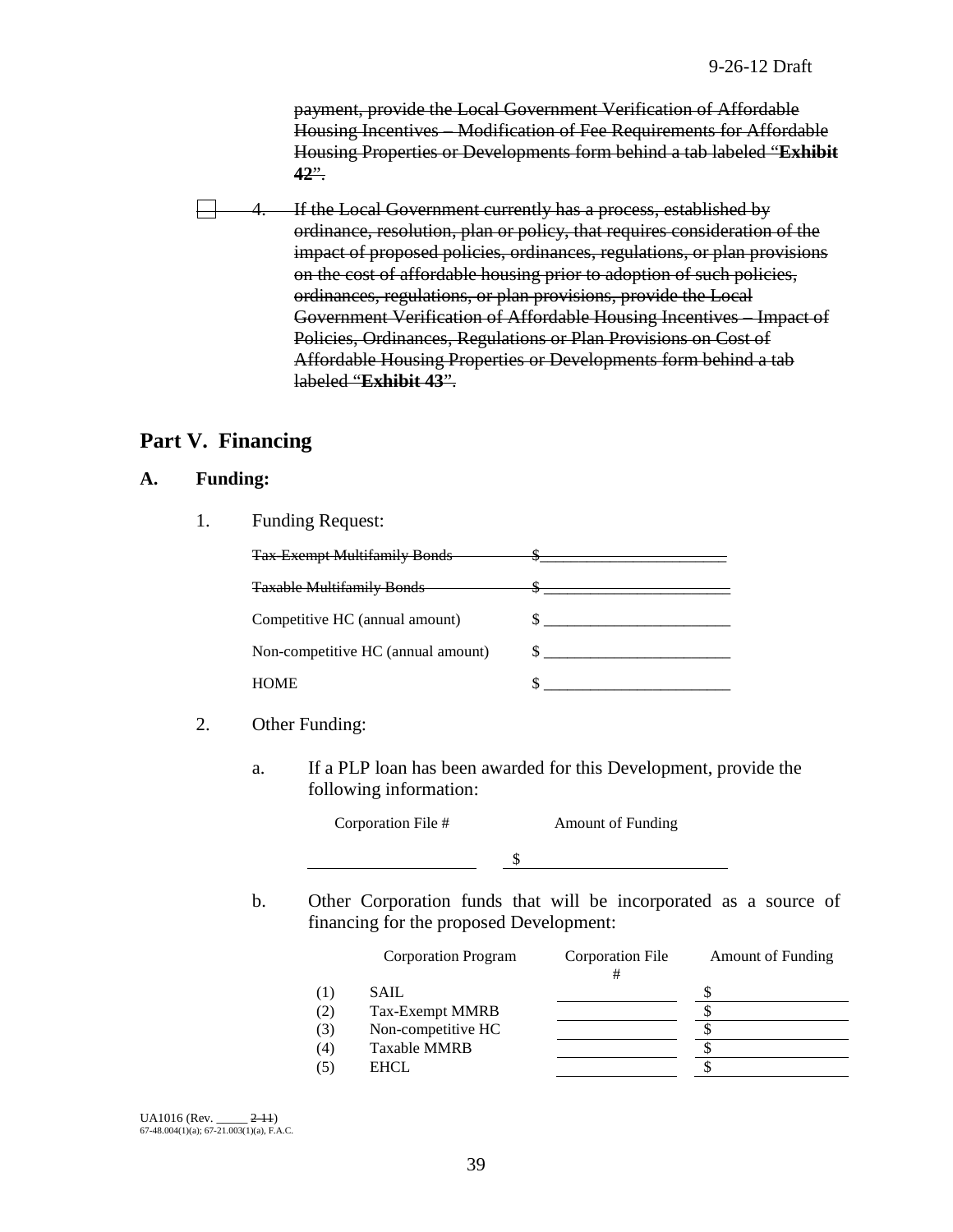c. If tax-exempt multifamily bonds issued by an entity other than the Corporation or a County Housing Finance Authority will be used to finance this construction, provide the following information:

\_\_\_\_\_\_\_\_\_\_\_\_\_\_\_\_\_\_\_\_\_\_\_\_\_\_ \$\_\_\_\_\_\_\_\_\_\_\_\_\_\_\_\_\_\_\_\_\_\_\_\_\_\_ (tax-exempt multifamily bond source) (tax-exempt multifamily bond amount)

d. If the proposed Development will be assisted with funding under the United States Department of Agriculture RD 514/516 Program, RD 515 Program, and/or the RD 538 Program, indicate the applicable program(s) below and provide the required documentation behind a tab labeled "**Exhibit 44**".

П  $RD 514/516$   $\Box$  RD 515  $\Box$  RD 538

## **B. Finance Documents**

All Applicants must complete the Development Cost Pro-Forma, the Detail/Explanation Sheet, if applicable, the Construction or Rehab Analysis, and the Permanent Analysis.

All Applicants must complete and attach the Commitment to Defer Developer Fee form, if applicable, behind a tab labeled "**Exhibit 45**".

## **C. MMRB Applicants** (Threshold)

Provide the following information:

1. Credit Enhancer:

Term: Term: **Term:** Expected Rating:

\_\_\_\_\_\_\_\_\_\_\_\_\_\_\_\_\_\_\_\_\_\_\_\_\_\_\_\_\_\_\_\_\_\_\_\_\_\_\_\_\_\_\_\_\_\_\_\_\_\_\_\_\_\_\_\_\_\_\_\_

OR

2. Private Placement / Name of Purchaser:

Term: \_\_\_\_\_\_\_\_\_\_\_\_\_\_\_\_\_\_\_\_\_ Expected Rating: \_\_\_\_\_\_\_\_\_\_\_\_\_\_\_

Provide the Credit Enhancer's Commitment or Bond Purchaser's Letter of Interest behind a tab labeled "**Exhibit 46**".

## **C.D. Non-Corporation Funding Proposals Commitment(s)**

Attach all funding proposals commitment(s) and letter(s) of intent executed by the lender(s) or other source(s). Insert the documentation for each source directly behind its own tab beginning with a tab labeled "**Exhibit 46 47**" and continuing with sequentially numbered tabs for each exhibit.